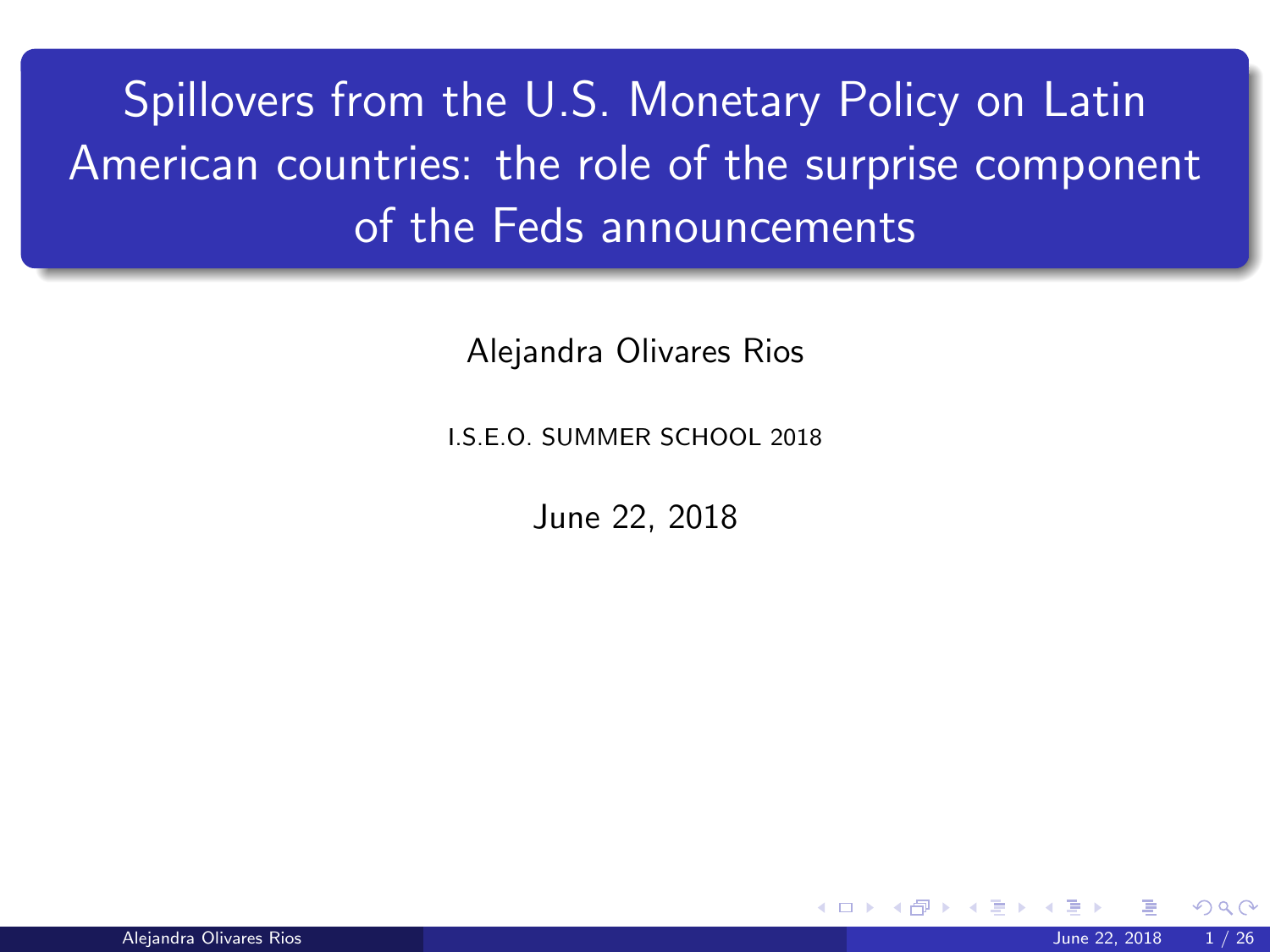## **Outline**

### [Motivation](#page-2-0)

- [Literature Review](#page-4-0)
- [The new Dilemma for LATAM Countries](#page-6-0)

### [Methodology](#page-8-0)

### [Results](#page-15-0)



メロトメ 伊 トメ ミトメ 毛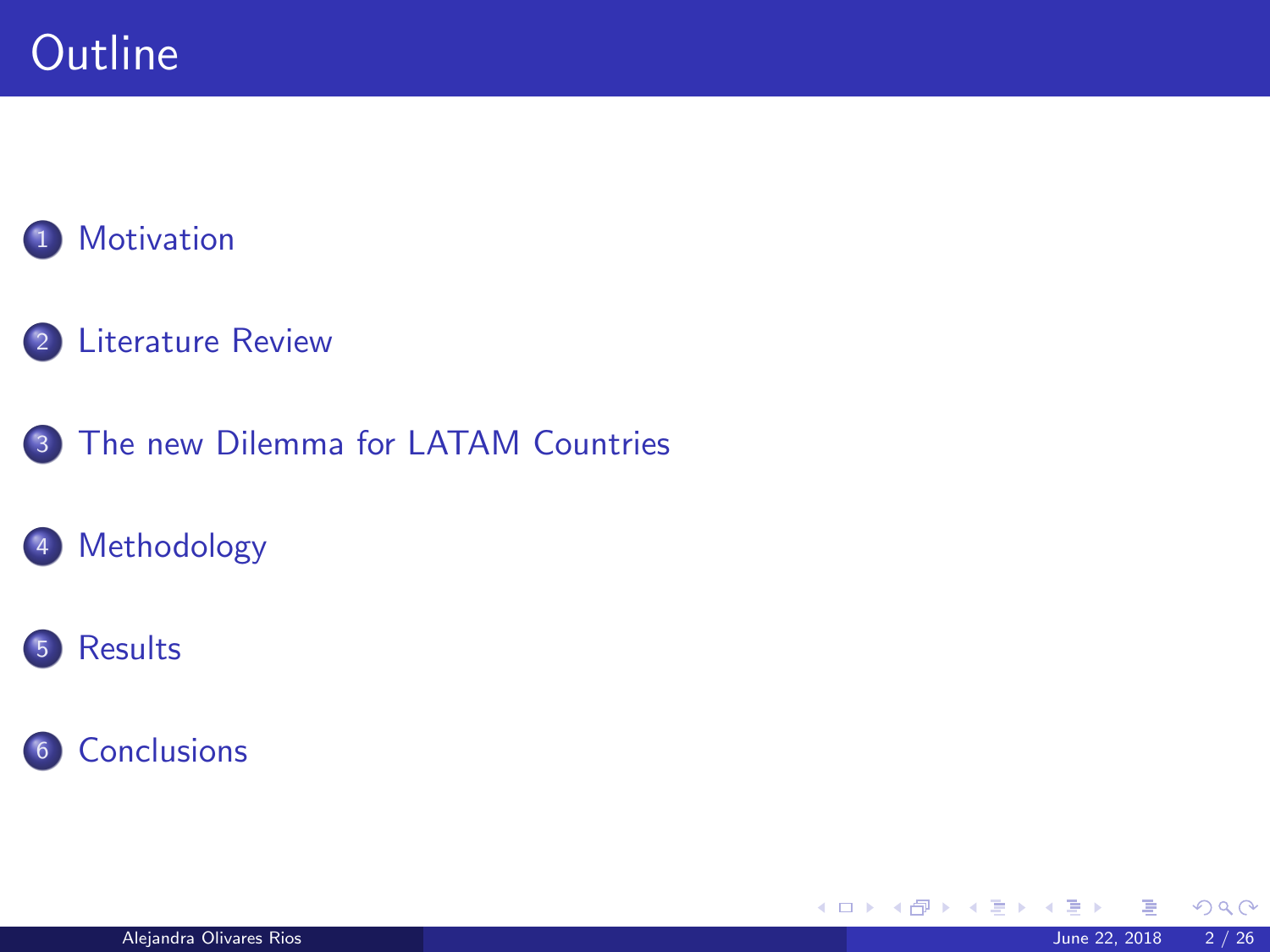- <span id="page-2-0"></span>Normalization of monetary policy in the United States...a dilemma for emerging markets?
- Cross-border financial spillovers and global financial shocks on Emerging Economies (EMEs).

 $\Omega$ 

メロトメ 御下 メミトメ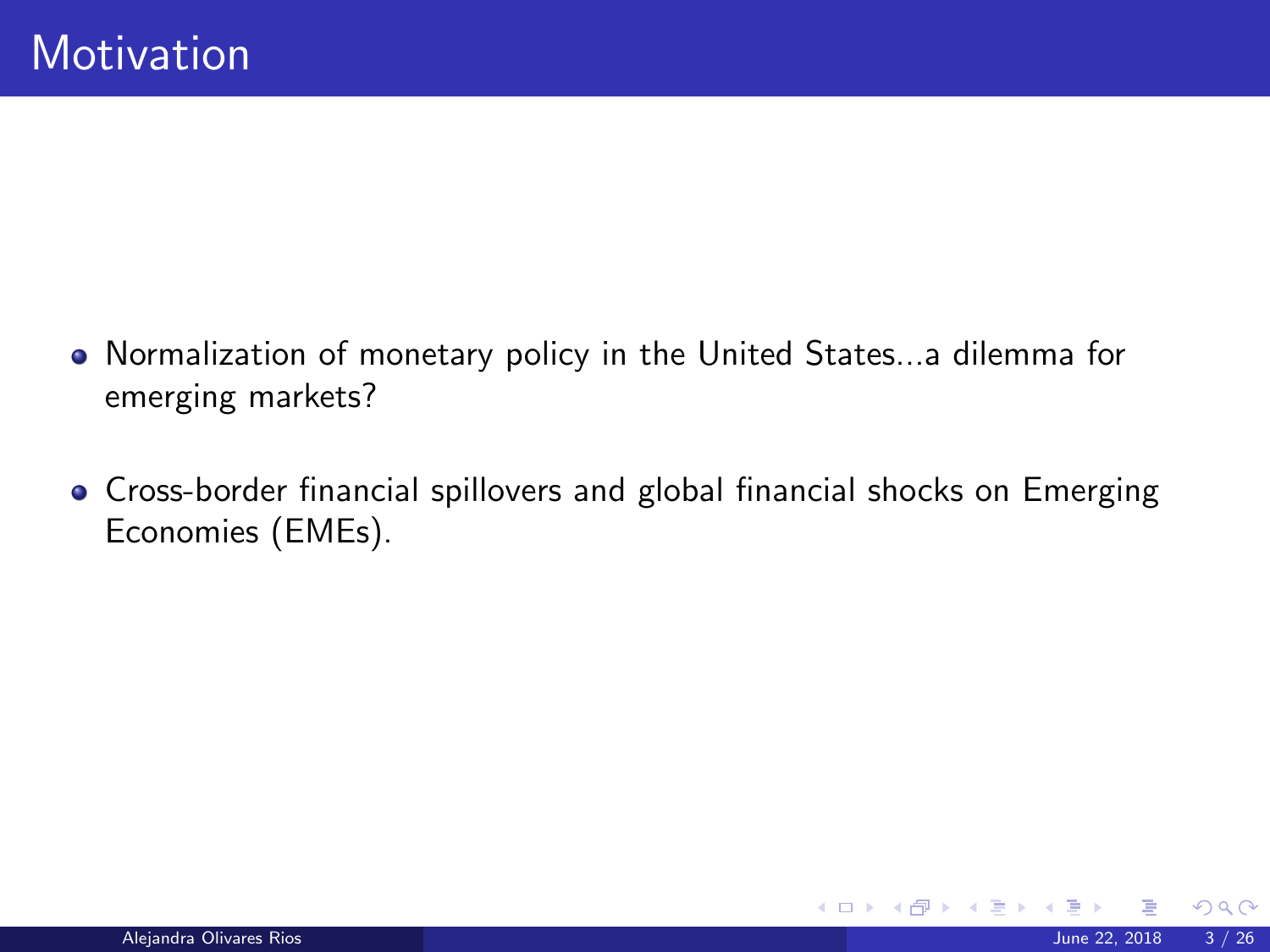- Do U.S. monetary policy shocks have significant effects on asset price movements in Latin Market economies?
- Do these effects differ across different phases of U.S. monetary policy from conventional to unconventional?
- Do the effects of U.S. monetary policy shocks depend on the domestic economic conditions of EMs? Do they vary according to the characteristics and policy choices of recipient countries?

メロメ メタメ メミメ メミ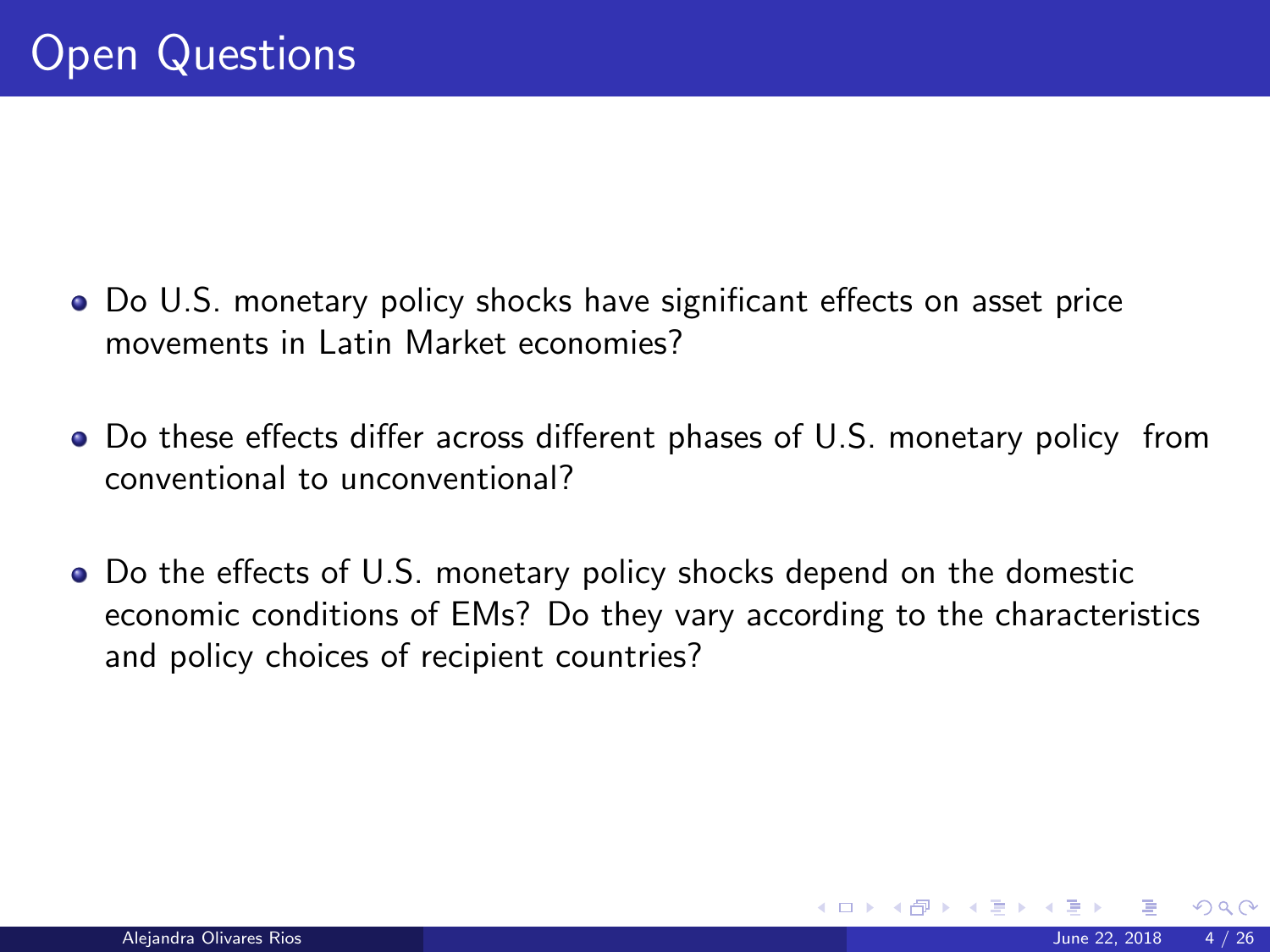- <span id="page-4-0"></span>LSAP programmes promote capital inflows to EMEs, higher equity returns, and stronger currencies with significant reductions of the credit spreads, see Chen et al (2014), Bowman et al (2014).
- Market reactions to Tapering talk were universal at the beginning, although later different effects emerged due to macro fundamentals, see Eichengreen and Gupta (2014), Aizenman et al (2014), Mishra et al. (2014),

メロト メ都 トメ ヨ トメ ヨト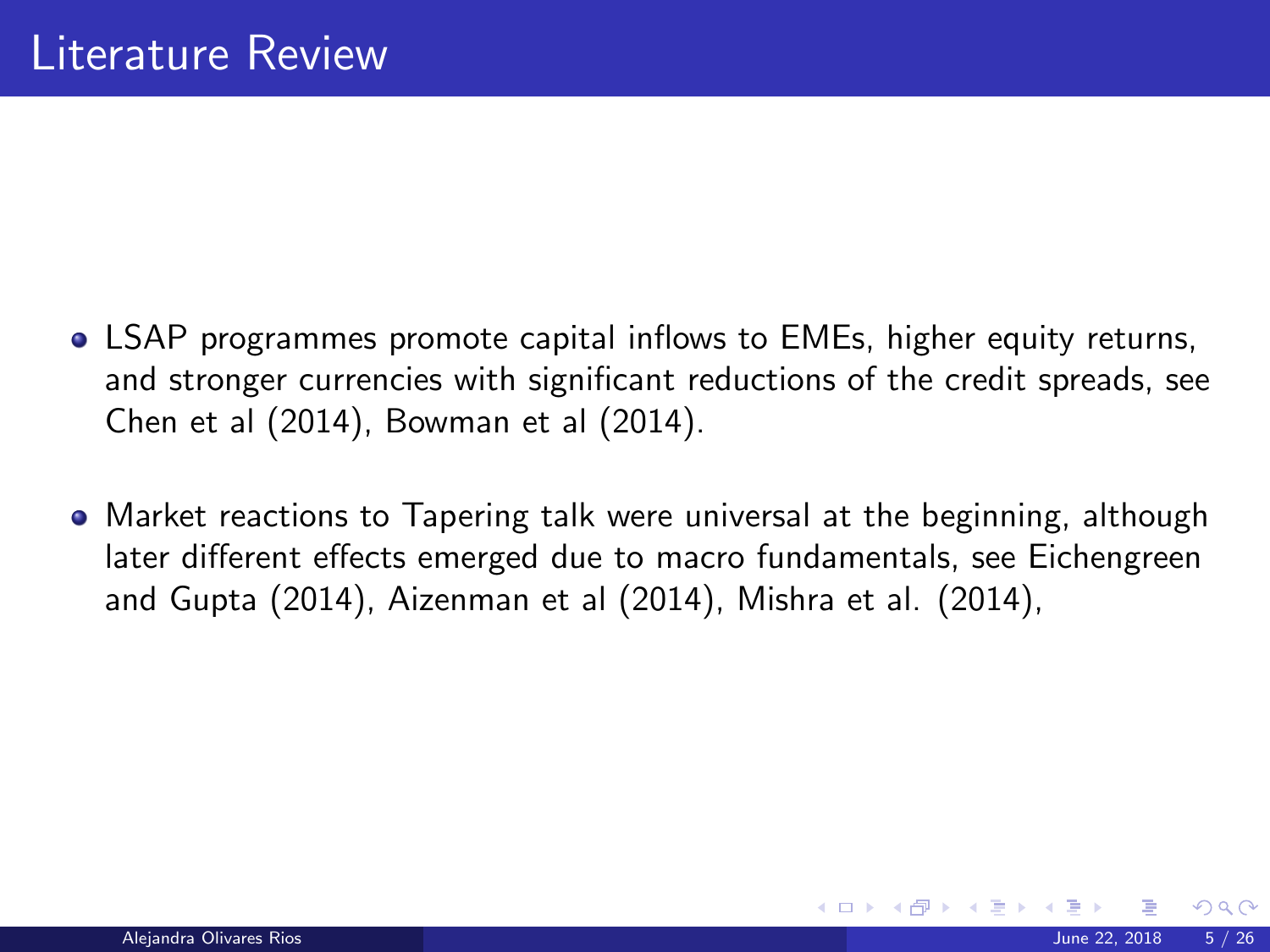- Overall, it seems that the UMP measures work through the following transmission channels: i) the signalling channel, ii) the portfolio-balance channel, and iii) the confidence channel; see for instance Woodford (2012), and IMF (2013).
- Literature contrasting the impact of conventional and unconventional monetary policy in the U.S. has been scarce until now; see Chen et al. (2014), Gilchrist et al. (2014), Varguese and Zhang (2018)

メロメ メタメ メミメ メミ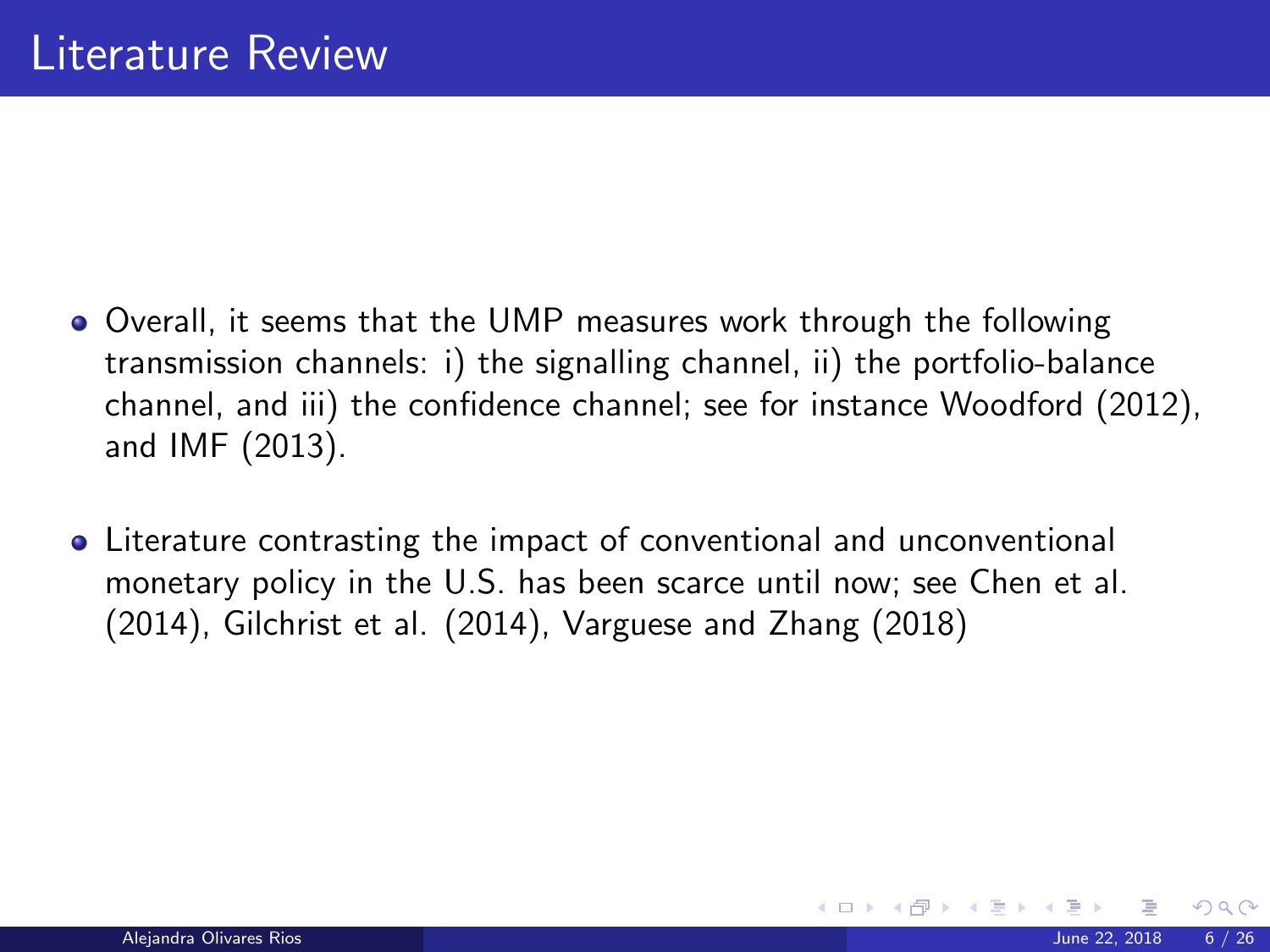- <span id="page-6-0"></span>• A tighter monetary policy to preserve the monetary and currency stability versus a looser policy to moderate the recession.
- The "cycle within the cycle"?

 $\Omega$ 

**K ロ ト K 何 ト K ヨ ト**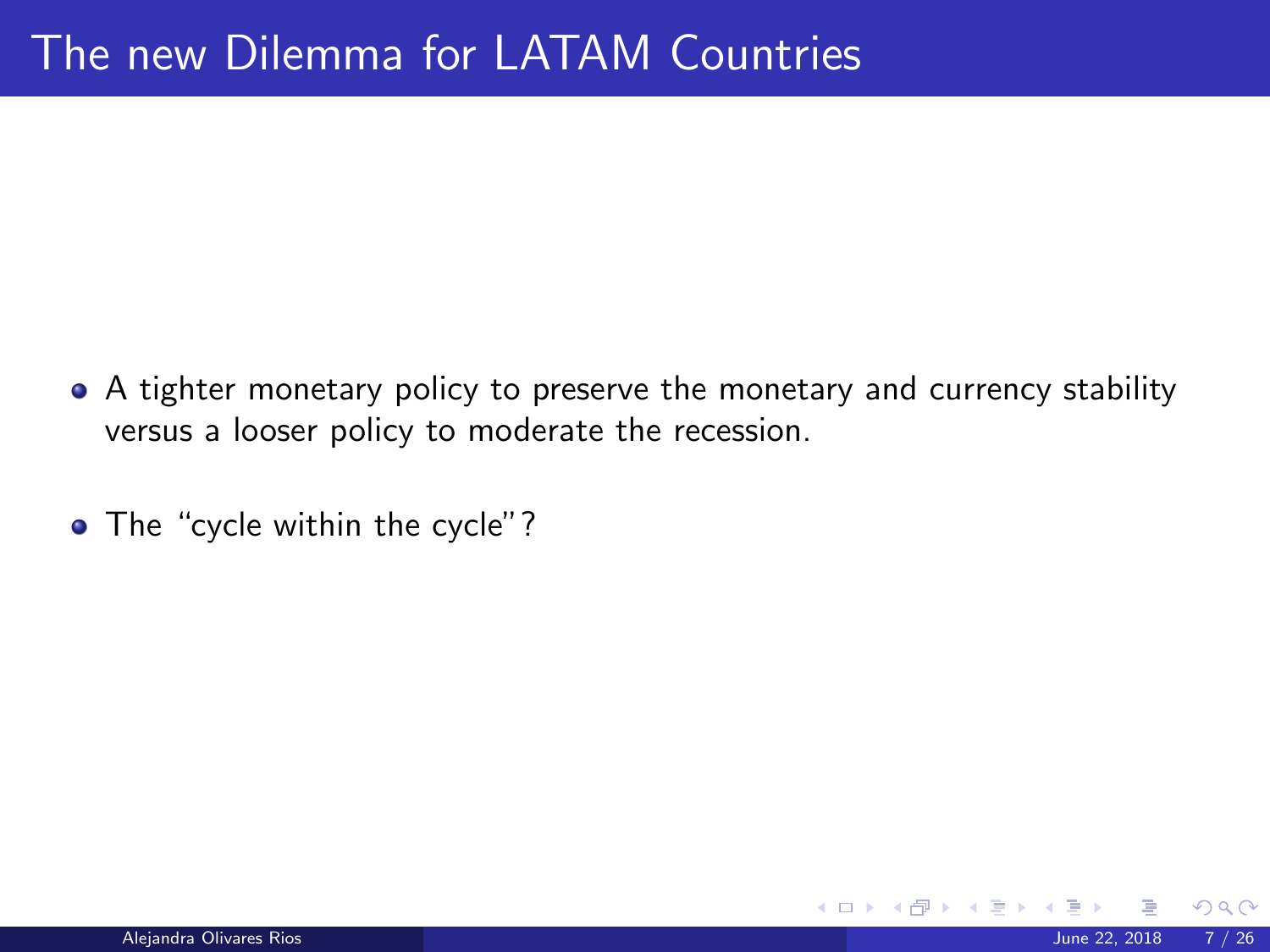## The new Dilemma for LATAM Countries

#### Evolution of Monetary Policy in LATAM Countries

Figure 1: Brazil **Figure 2: Chile** 

**K ロ ▶ | K 伺 ▶ | K ヨ ▶** 



Source: IMF Financial Statistics, World Bank Stat

 $\Omega$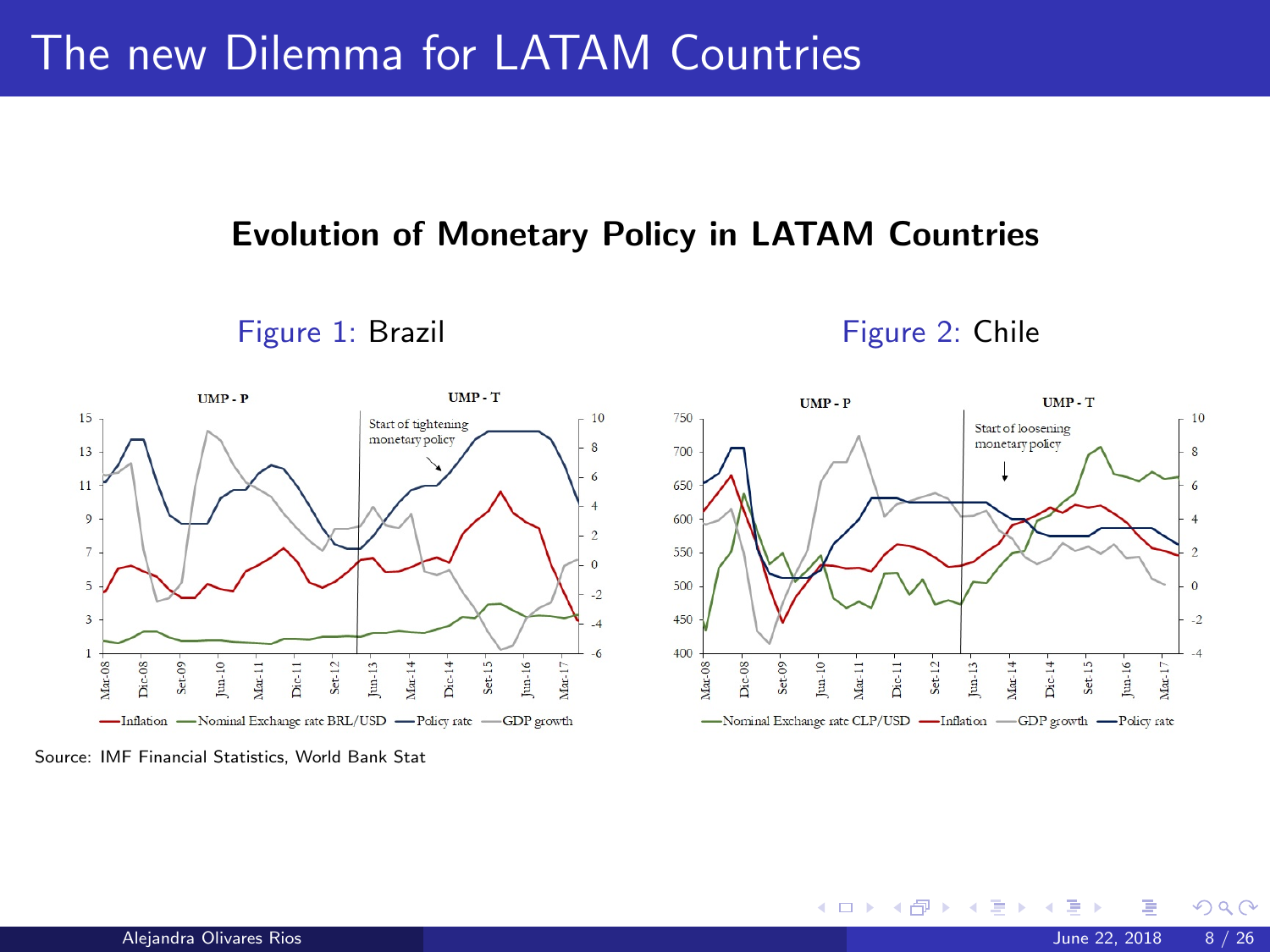- <span id="page-8-0"></span>Monetary policy surprises are typically defined as the difference between the expected and the effective Federal Funds target rates set on the day of the FOMC announcement.
- Through a factor analysis, Gurkaynak, et al. (2005, 2007) separate the surprise on the short-term policy rate, from the surprise on the path of interest rates up to two years ahead.

イロト イ押 トイヨ トイヨ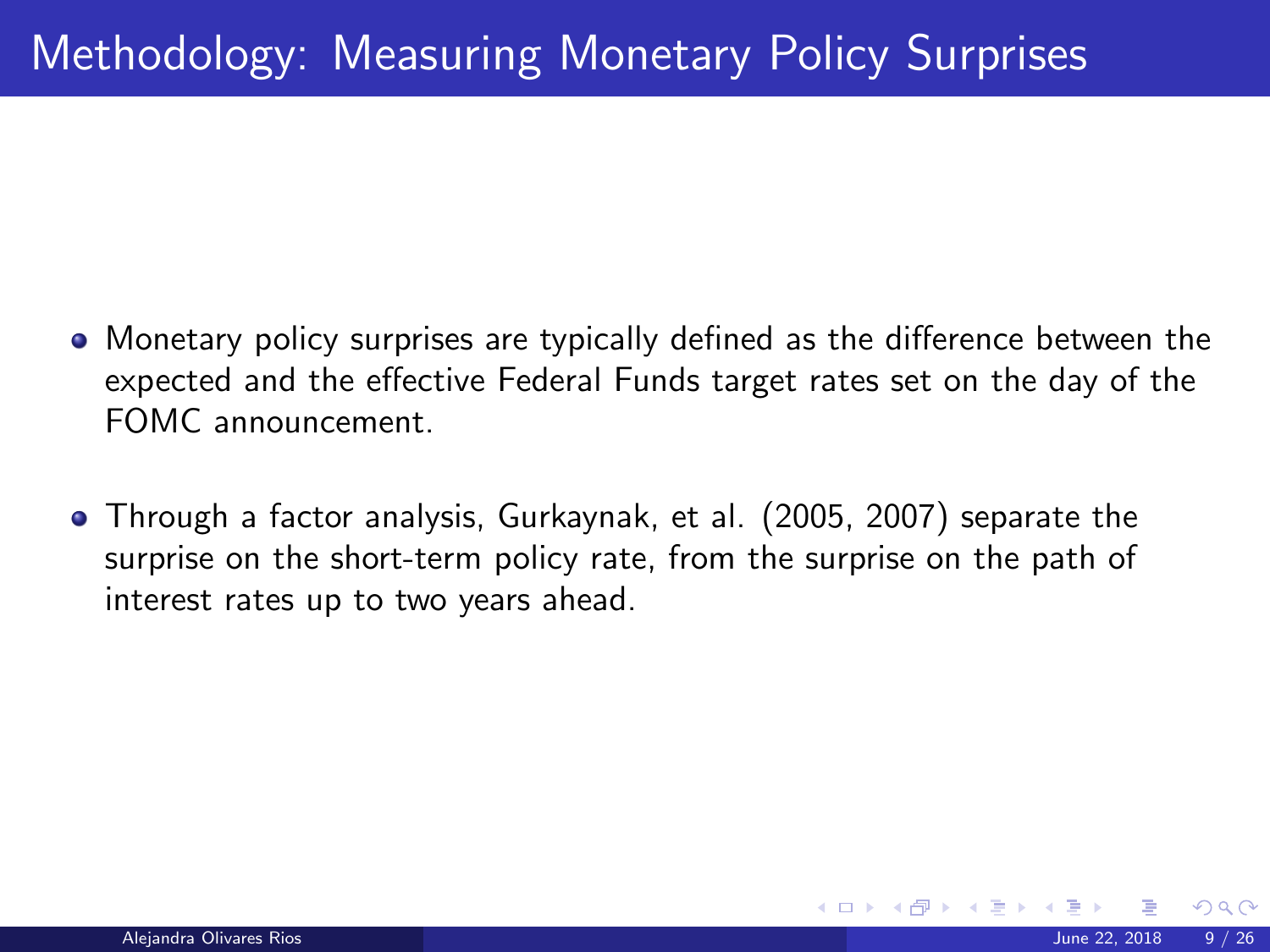Following Chen et al (2014)s approach, we extract two factors from changes in yields from 1-year to 20-year maturities:

$$
X_{T\times n} = F_{T\times k}\Lambda_{k\times n} + \eta_{T\times n}
$$

• The method allows for a clear distinction of two factors: the market factor, and the *signal* factor.

 $\Omega$ 

**K ロ ト K 何 ト K ヨ ト K**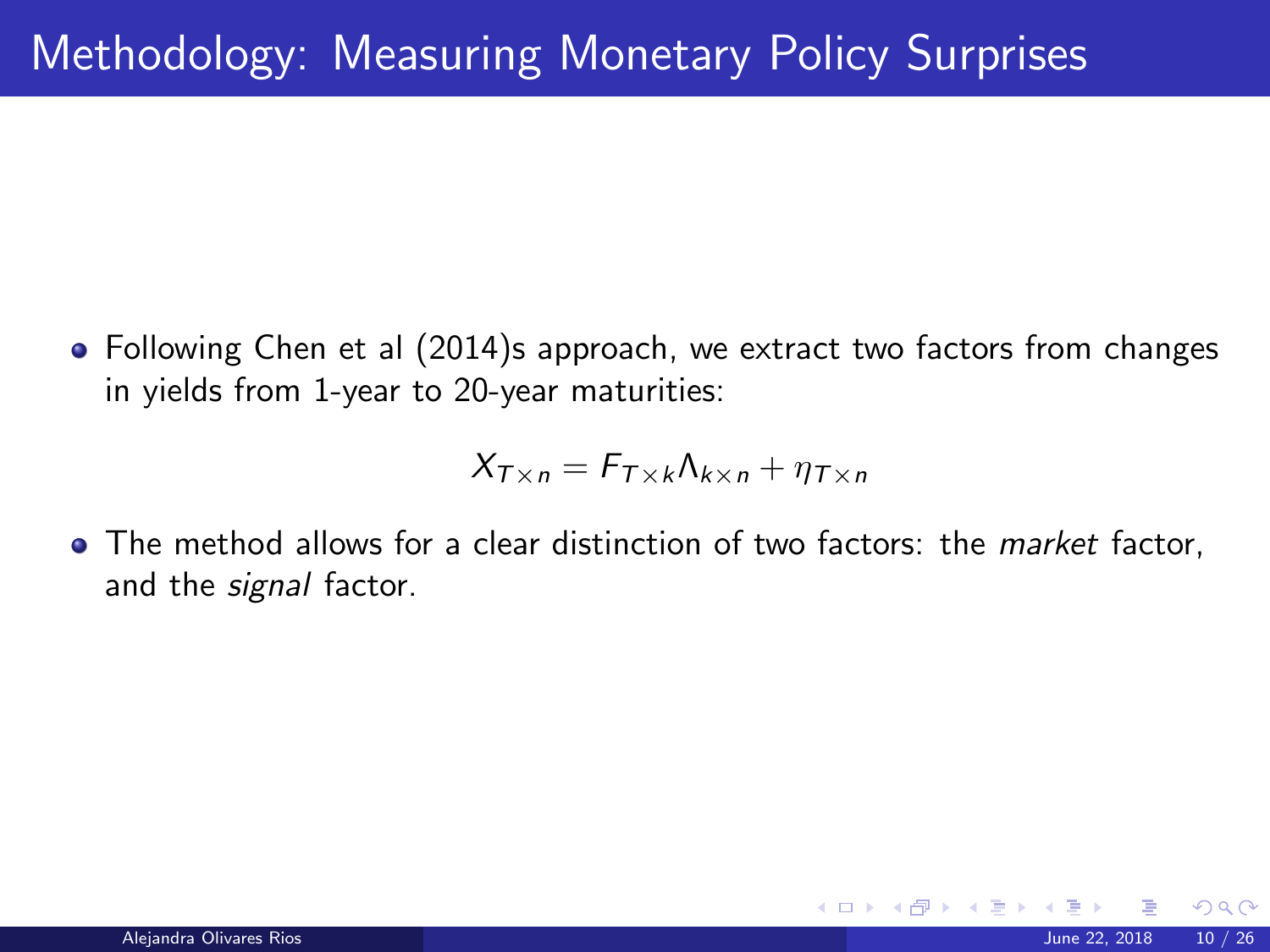## Methodology: Measuring Monetary Policy Surprises

#### Figure 3: Factor Loadings and Bonds of Different Maturity



market factor  $\Rightarrow$  portfolio rebalancing channel signal factor  $\Rightarrow$  signalling channel

 $\Omega$ 

**K ロ ▶ K 何 ▶ K 手**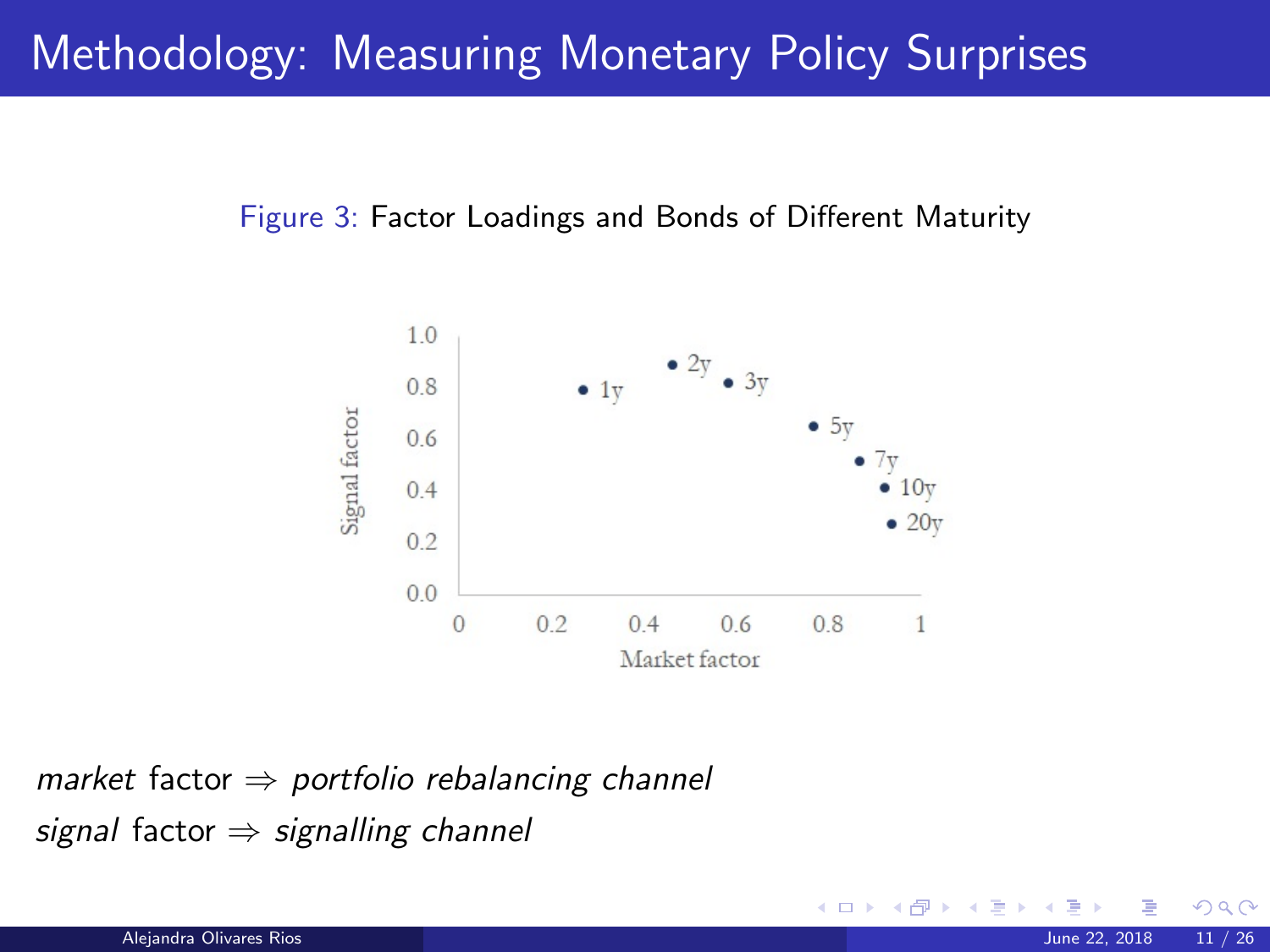### Methodology: Measuring Monetary Policy Surprises

#### Table 1: Fed's Announcements and monetary policy surprises

|            |                                                  |                                                                                                            | Factor 1<br>(market surprise) | Factor 2<br>(signal surprise) |
|------------|--------------------------------------------------|------------------------------------------------------------------------------------------------------------|-------------------------------|-------------------------------|
|            | <b>Conventional Monetary Policy (CMP)</b>        |                                                                                                            |                               |                               |
| 11/12/2001 | FOMC statement                                   | Additional 25 bps cut. Lowest level in 40 years.                                                           | $-0.23$                       | $-1.39$                       |
| 30/06/2004 | FOMC statement                                   | First 25 bps increase in almost 4 years                                                                    | $-0.44$                       | $-2.37$                       |
|            | Unconventional Monetary Policy Purchases (UMP-P) |                                                                                                            |                               |                               |
| 25/11/2008 | LSAP <sub>1</sub>                                | The Fed announces the purchase of MBS supported by<br>government agencies, TALF creation                   | $-3.78$                       | $-0.57$                       |
| 16/12/2008 | <b>Forward Guidance</b>                          | The FOMC anticipates low levels of the Federal Funds rate<br>for a long time.                              | $-2.34$                       | $-1.13$                       |
| 18/03/2009 | LSAP <sub>1</sub>                                | The Fed announces the future purchase of long-term Trea-<br>sury securities                                | $-8.93$                       | $-0.65$                       |
| 02/11/2010 | LSAP 2                                           | The Fed decides to purchase additional US\$ 600 billion of<br>dollars of long-term Treasury securities     | $-0.94$                       | 0.64                          |
|            | Unconventional Monetary Policy Tapering (UMP-T)  |                                                                                                            |                               |                               |
| 22/05/2013 | FOMC minutes and testimony                       | Bernanke suggests to scale back its monetary stimulus                                                      | 2.11                          | $-0.91$                       |
| 19/06/2013 | Taper talk                                       | The Fed suggests that "tapering" could begin next year if<br>see indications of sustained economic growth. | 2.72                          | 0.11                          |
| 14/12/2016 | <b>FOMC</b> statement                            | Second 25 bps hike and update the plans for normalizing<br>its benchmark rate.                             | 0.22                          | 2.08                          |

Note: Based on Borrallo et al (2016) and Chen et al (2014)

 $\Omega$ 

**K ロ ▶ | K 御 ▶ | K ヨ ▶ |**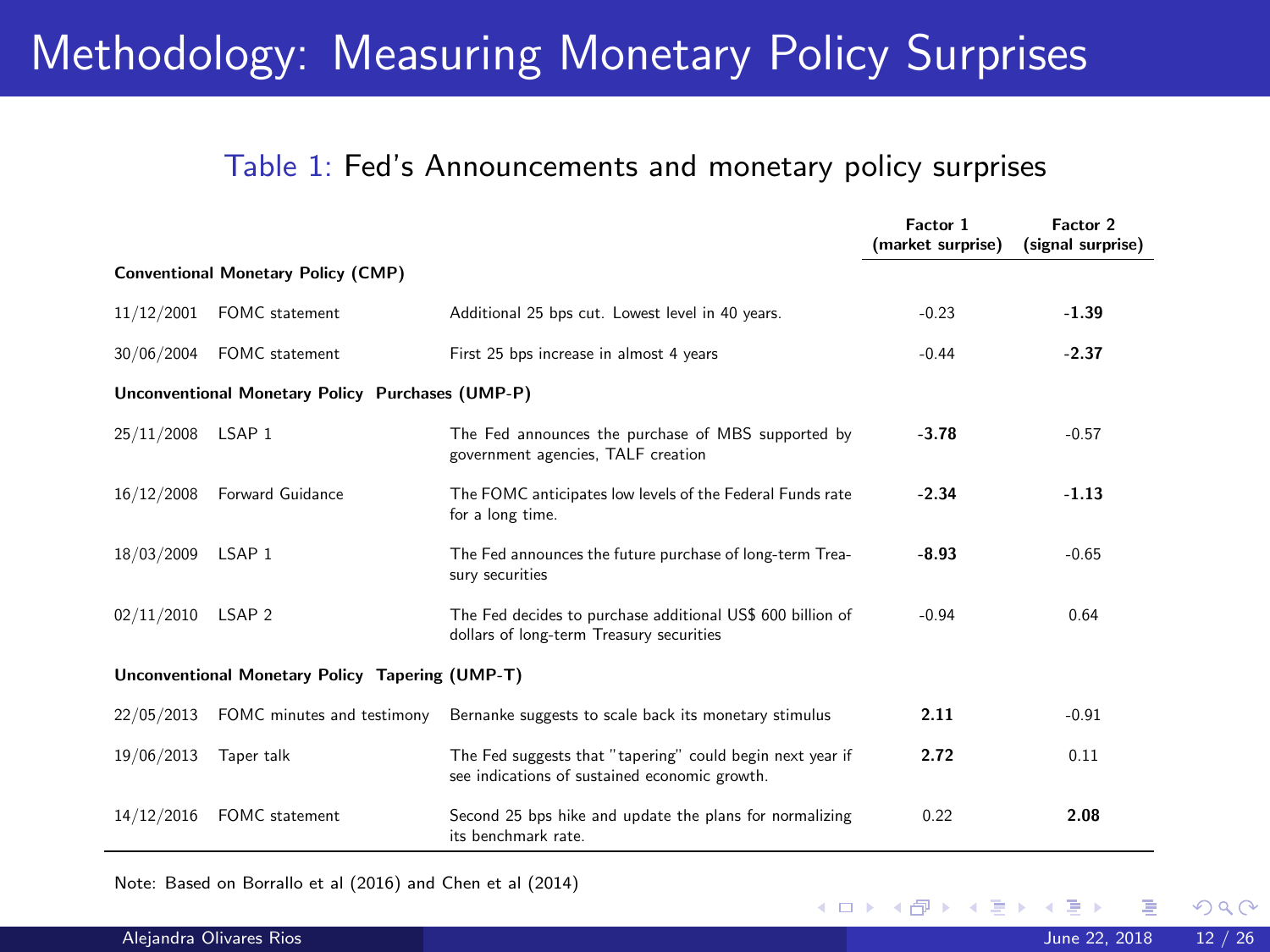We calculate the response of LATAM markets to monetary policy surprises as asset price changes within a 2-day window over the period January 2000 December 2017:

$$
\Delta y_{it} = \alpha_i + \beta_1 f_1 + \beta_2 f_2 + \varepsilon_{it}
$$

We expect the signs of the estimates to be opposite to that of the events since negative values for market and signal factors characterize loosening (dovish) surprises.

 $\Omega$ 

イロト イ押ト イヨト イ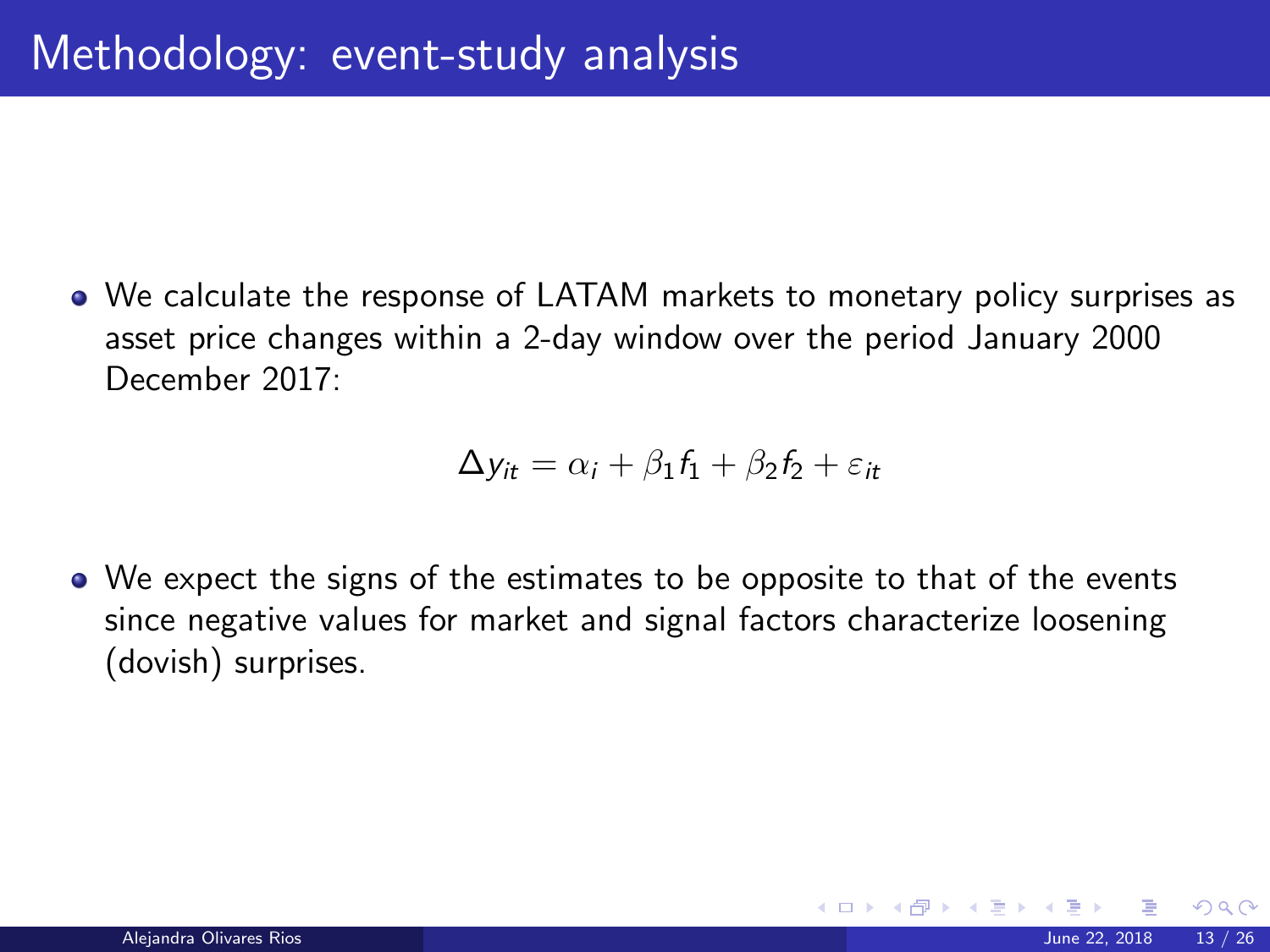- We divide the sample in three phases:
	- **1** Conventional Monetary Policy (CMP)
	- <sup>2</sup> Unconventional Monetary Policy-Purchases (UMP-P)
	- <sup>3</sup> Unconventional Monetary Policy-Tapering (UMP-T)
- We expect that U.S. monetary policy surprises have a larger and significant impact during the UMP phase.

 $\Omega$ 

メロメ メタメ メミメ メミ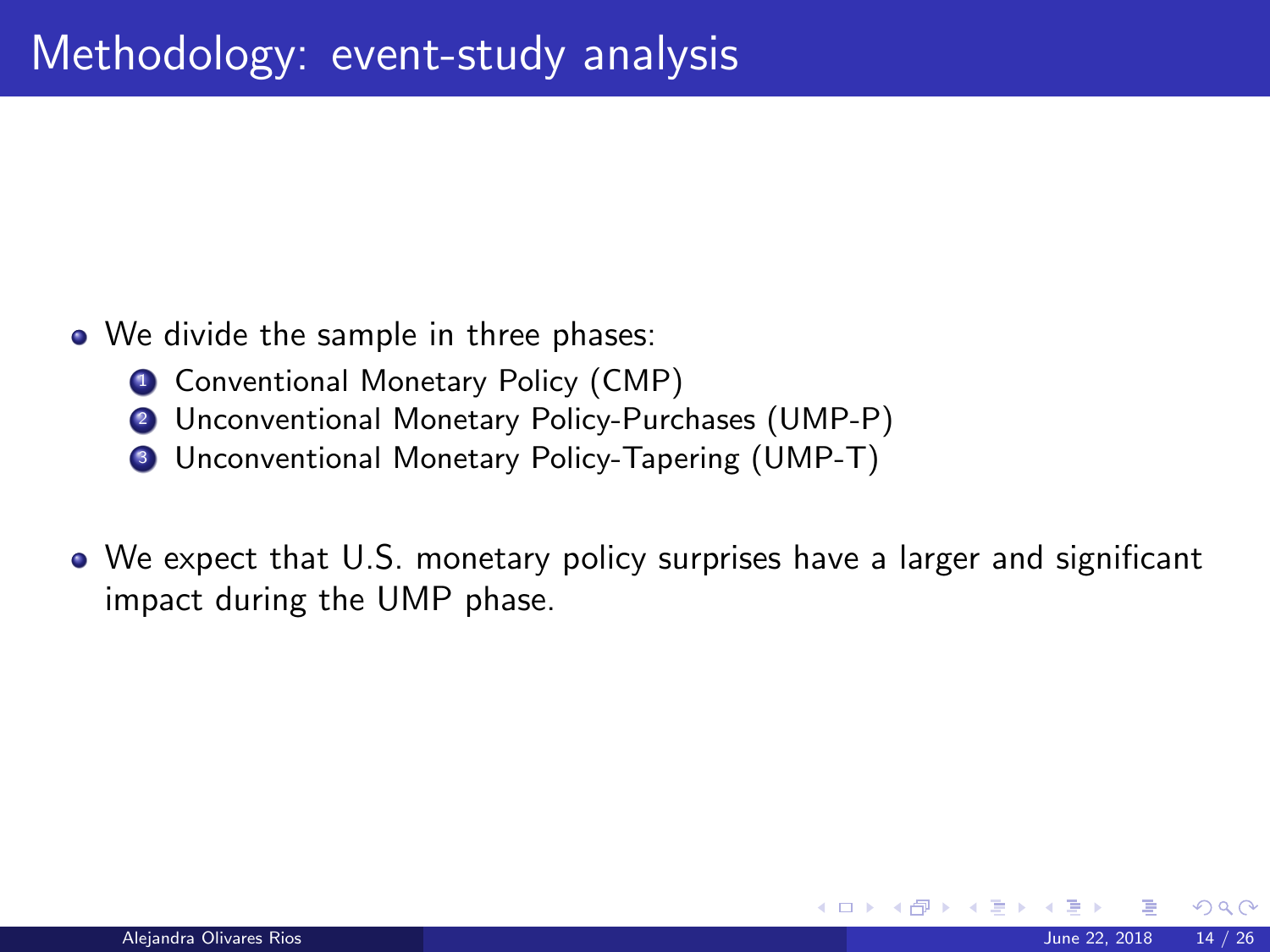- <span id="page-14-0"></span>We study country heterogeneity through a fixed effects model for a quarterly panel data set.
- The country characteristics are included as separate variables, and as interaction terms in the baseline regression.

$$
\Delta y_{it} = \alpha_i + \beta_1 f_1 + \beta_2 f_2 + \gamma_1 f_1 CC_t + \gamma_2 f_2 CC_t + \varepsilon_{it}
$$

 $\Omega$ 

**K ロ ト K 何 ト K ヨ ト**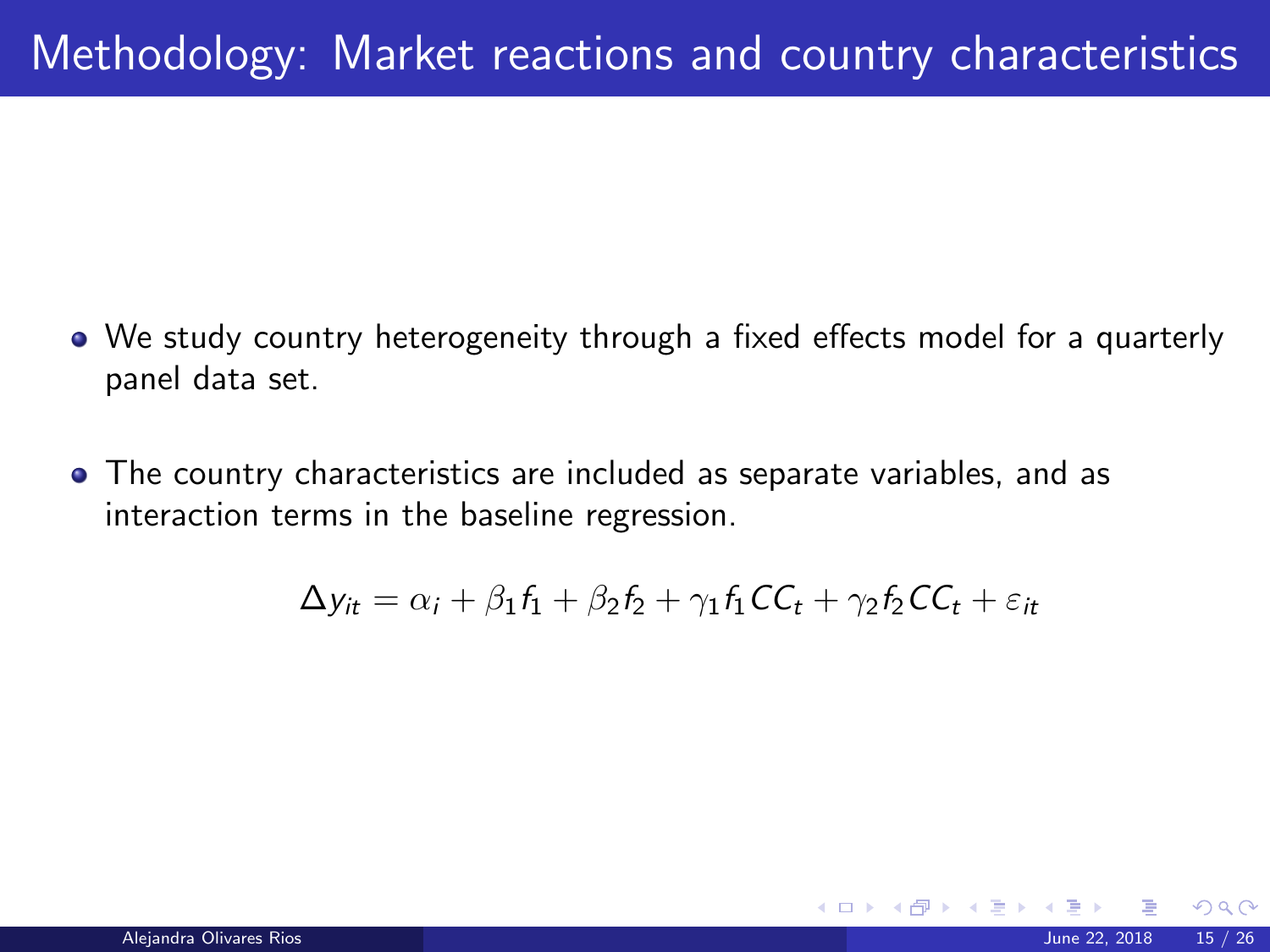- <span id="page-15-0"></span>Feds announcements appear to have caused more surprises to the market during the UMP period, mainly through the *market* factor linked to the term premium.
- A positive value represents surprises for markets on the hawkish side. In contrast, negative values indicate dovish or loosening surprises.

 $\left\{ \begin{array}{ccc} 1 & 0 & 0 \\ 0 & 1 & 0 \end{array} \right\}$  ,  $\left\{ \begin{array}{ccc} 0 & 0 & 0 \\ 0 & 0 & 0 \end{array} \right\}$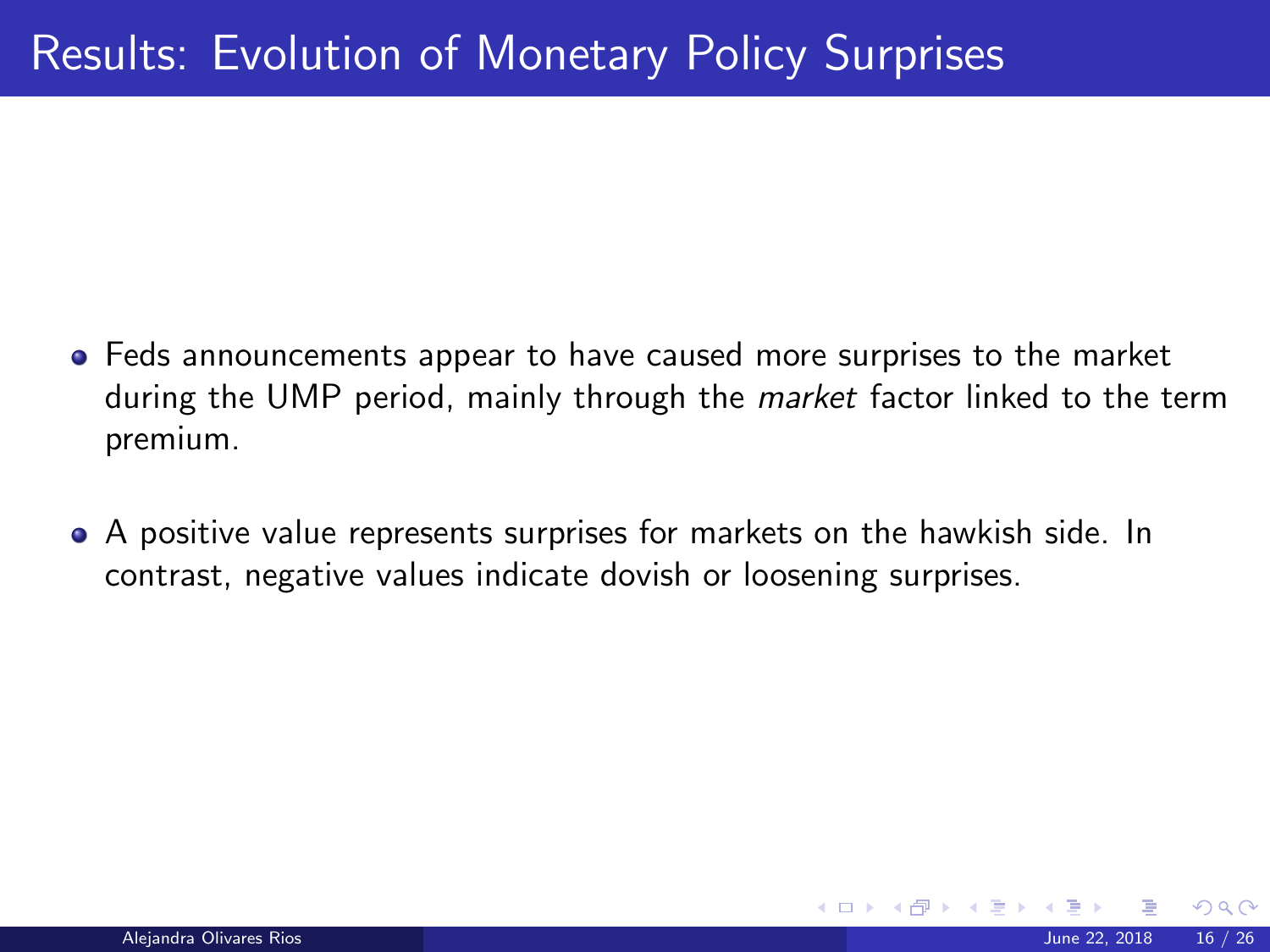| Table 2: Spillovers from US Monetary Policy on LATAM Countries |  |  |  |  |  |  |
|----------------------------------------------------------------|--|--|--|--|--|--|
|----------------------------------------------------------------|--|--|--|--|--|--|

|                        |           | <b>CMP</b> | UMP-P      |            | UMP-T      |           |
|------------------------|-----------|------------|------------|------------|------------|-----------|
|                        | market    | signal     | market     | signal     | market     | signal    |
| Stock Market Index     | $-0.03$   | $0.29**$   | $0.57***$  | $0.26***$  | $-0.43***$ | $-0.54**$ |
|                        | (0.046)   | (0.091)    | (0.066)    | (0.038)    | (0.053)    | (0.126)   |
| Nominal Exchange rates | 0.00      | $-0.1**$   | $-0.34***$ | $-0.09**$  | $0.29***$  | $0.45**$  |
|                        | (0.003)   | (0.029)    | (0.063)    | (0.033)    | (0.043)    | (0.105)   |
| Bond yields            | 2.74      | $-4.78$    | $-0.98$    | $-0.27$    | $3.84**$   | 3.63      |
|                        | (1.803)   | (2.465)    | (0.564)    | (0.187)    | (1.044)    | (1.952)   |
| USD bond yields        | $1.0***$  | $-0.03$    | $-0.83$    | $-0.37$    | $4.21***$  | 1.27      |
|                        | (0.12)    | (0.093)    | (0.541)    | (0.546)    | (0.069)    | (0.794)   |
| CDS 10-year            | $0.74***$ | $-1.13***$ | $-1.38***$ | $-0.88***$ | $1.6***$   | $1.26***$ |
|                        | (0.091)   | (0.047)    | (0.058)    | (0.072)    | (0.101)    | (0.169)   |

Note: Robust standard errors are reported in parenthesis. \*\*\*, \*\*, \* denotes statistical significance at 1%, 5% and 10%, respectively.

 $299$ 

メロトメ 伊 トメ 君 トメ 君 ト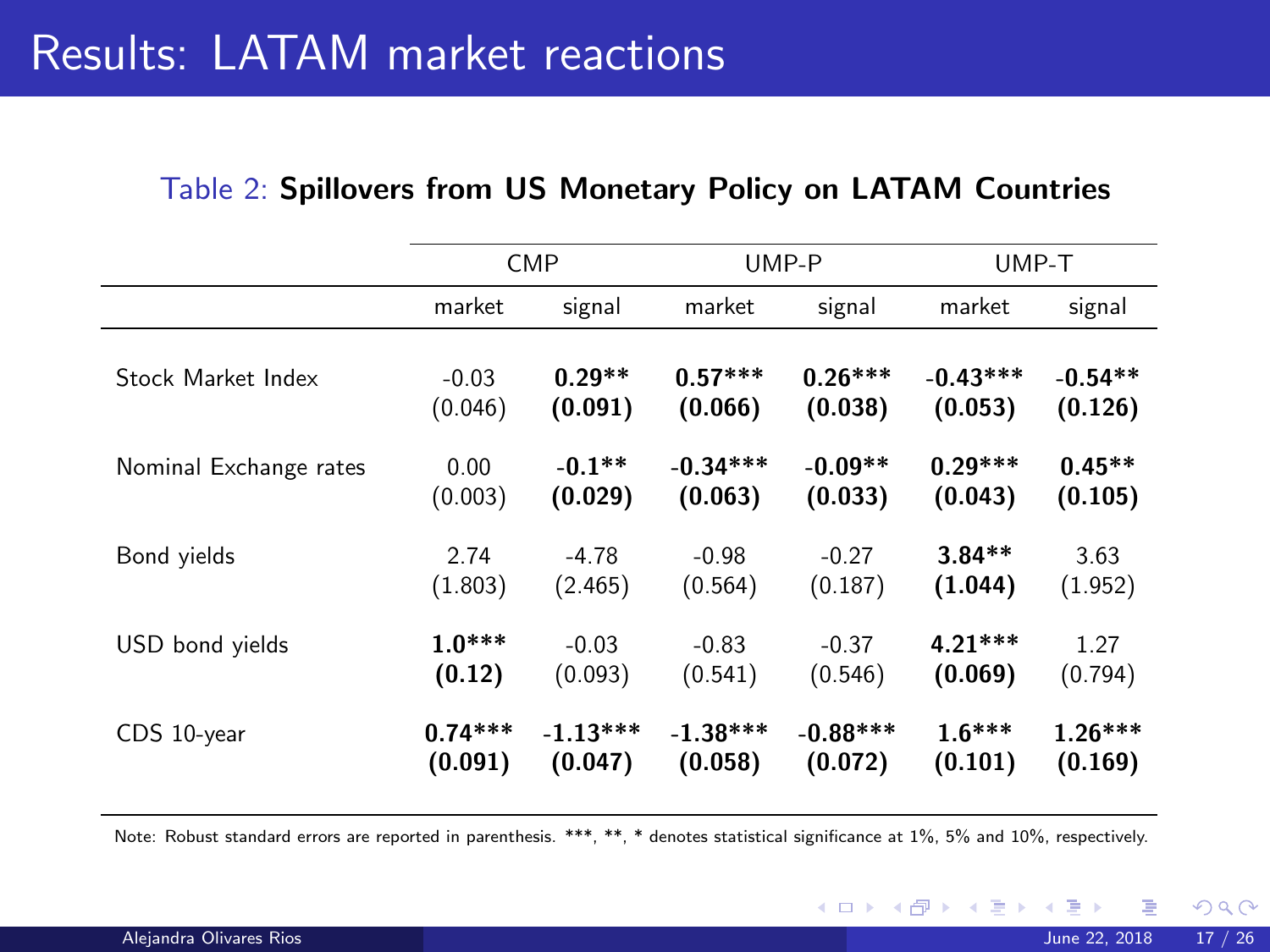#### Table 3: Equity returns January 2000 - December 2017

|            | LATAM                           | PE                             | COP                       | <b>CHL</b>                      | BRL                          | <b>MXN</b>                     |
|------------|---------------------------------|--------------------------------|---------------------------|---------------------------------|------------------------------|--------------------------------|
| <b>CMP</b> |                                 |                                |                           |                                 |                              |                                |
| market     | $-0.03$<br>(0.046)              | 0.00<br>(0.068)                | $-0.40$<br>(0.312)        | 0.02<br>(0.059)                 | 0.02<br>(0.109)              | $-0.01$<br>(0.08)              |
| signal     | $0.29**$<br>(0.091)             | $0.14**$<br>(0.058)            | 1.00<br>(0.686)           | $0.18**$<br>(0.073)             | $0.30**$<br>(0.134)          | $0.25**$<br>(0.112)            |
| UMP-P      |                                 |                                |                           |                                 |                              |                                |
| market     | $0.57***$                       | $0.57***$                      | $0.35**$                  | $0.52***$                       | $0.74***$                    | $0.67***$                      |
| signal     | (0.066)<br>$0.26***$<br>(0.038) | (0.216)<br>$0.38**$<br>(0.185) | (0.17)<br>0.15<br>(0.125) | (0.096)<br>$0.21***$<br>(0.071) | (0.21)<br>$0.29*$<br>(0.156) | (0.165)<br>$0.27**$<br>(0.113) |
| UMP-T      |                                 |                                |                           |                                 |                              |                                |
| market     | $-0.43***$                      | $-0.60$                        | $-0.29$                   | $-0.35$                         | $-0.42$                      | $-0.46*$                       |
|            | (0.053)                         | (0.399)                        | (0.200)                   | (0.213)                         | (0.302)                      | (0.276)                        |
| signal     | $-0.54**$                       | $-0.24$                        | $-0.35$                   | $-0.56**$                       | $-0.99*$                     | $-0.53**$                      |
|            | (0.126)                         | (0.403)                        | (0.275)                   | (0.246)                         | (0.514)                      | (0.253)                        |

Note: Robust standard errors are reported in parenthesis. \*\*\*, \*\*, \* denotes statistical significance at 1%, 5% and 10%, respectively.

 $298$ 

メロト メタト メミト メミ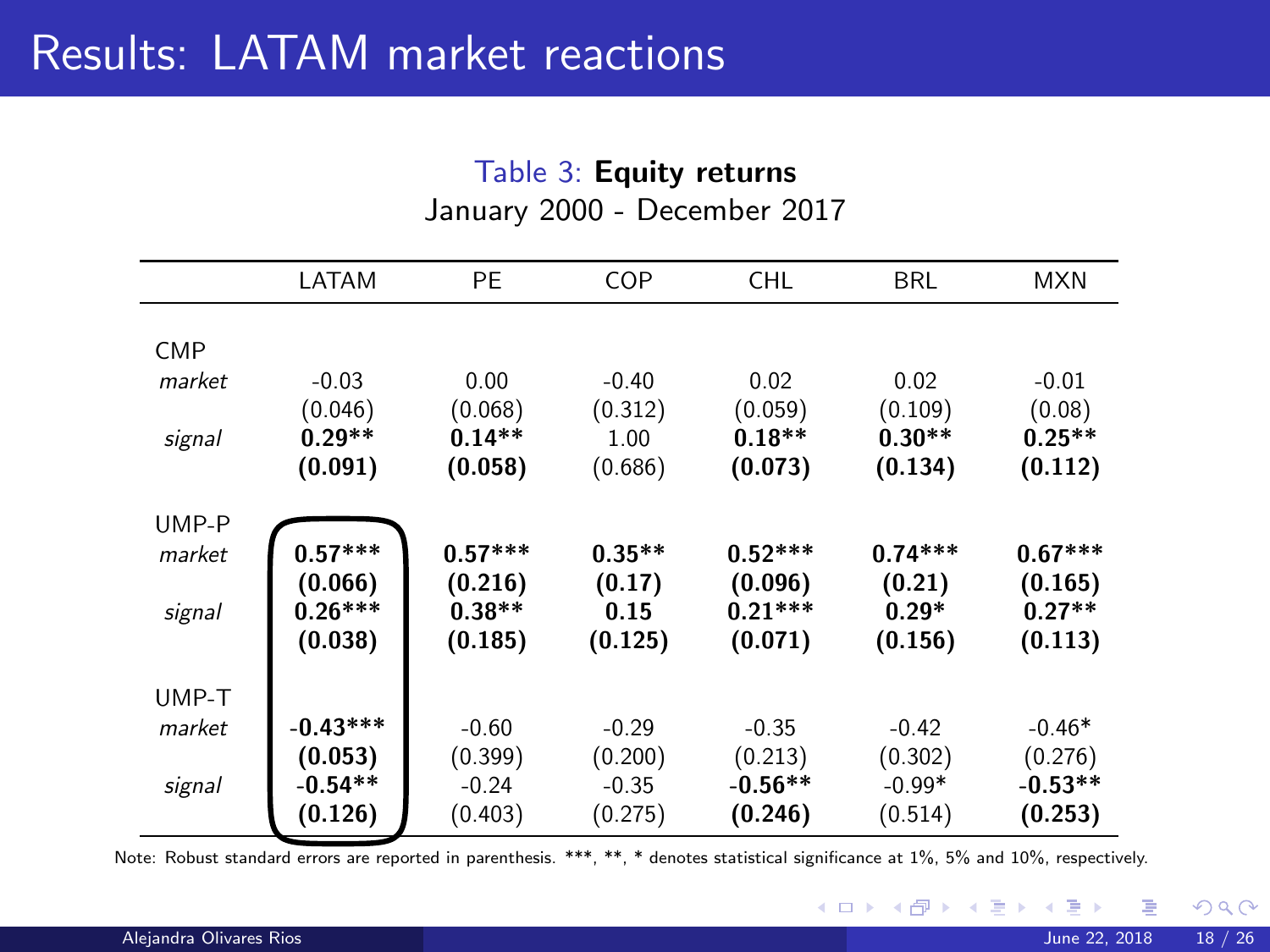#### Table 4: Nominal Exchange Rates

|            | LATAM                           | PE                            | COP                           | <b>CHL</b>                     | <b>BRL</b>                     | <b>MXN</b>                     |
|------------|---------------------------------|-------------------------------|-------------------------------|--------------------------------|--------------------------------|--------------------------------|
| <b>CMP</b> |                                 |                               |                               |                                |                                |                                |
| market     | 0.00<br>(0.003)                 | 0.00<br>(0.01)                | 0.01<br>(0.027)               | $-0.01$<br>(0.032)             | 0.00<br>(0.06)                 | 0.01<br>(0.021)                |
| signal     | $-0.1**$<br>(0.029)             | $-0.01*$<br>(0.009)           | $-0.1**$<br>(0.041)           | $-0.11***$<br>(0.04)           | $-0.19***$<br>(0.059)          | $-0.07**$<br>(0.03)            |
| UMP-P      |                                 |                               |                               |                                |                                |                                |
| market     | $-0.34***$                      | $-0.13***$                    | $-0.38***$                    | $-0.31***$                     | $-0.51***$                     | $-0.38***$                     |
| signal     | (0.063)<br>$-0.09**$<br>(0.033) | (0.029)<br>$-0.01$<br>(0.032) | (0.105)<br>$-0.08$<br>(0.072) | (0.067)<br>$-0.05$<br>(0.09)   | (0.142)<br>$-0.20*$<br>(0.12)  | (0.109)<br>$-0.12$<br>(0.082)  |
| UMP-T      |                                 |                               |                               |                                |                                |                                |
| market     | $0.29***$                       | $0.22*$                       | 0.17                          | 0.37                           | $0.4**$                        | 0.30                           |
| signal     | (0.043)<br>$0.45**$<br>(0.105)  | (0.121)<br>0.10<br>(0.091)    | (0.166)<br>$0.6**$<br>(0.242) | (0.232)<br>$0.47**$<br>(0.212) | (0.19)<br>$0.71***$<br>(0.268) | (0.185)<br>$0.38**$<br>(0.150) |

January 2000 - December 2017

Note: Robust standard errors are reported in parenthesis. \*\*\*, \*\*, \* denotes statistical significance at 1%, 5% and 10%, respectively.

۰

 $\Omega$ 

**K ロ ト K 倒 ト K 差 ト K**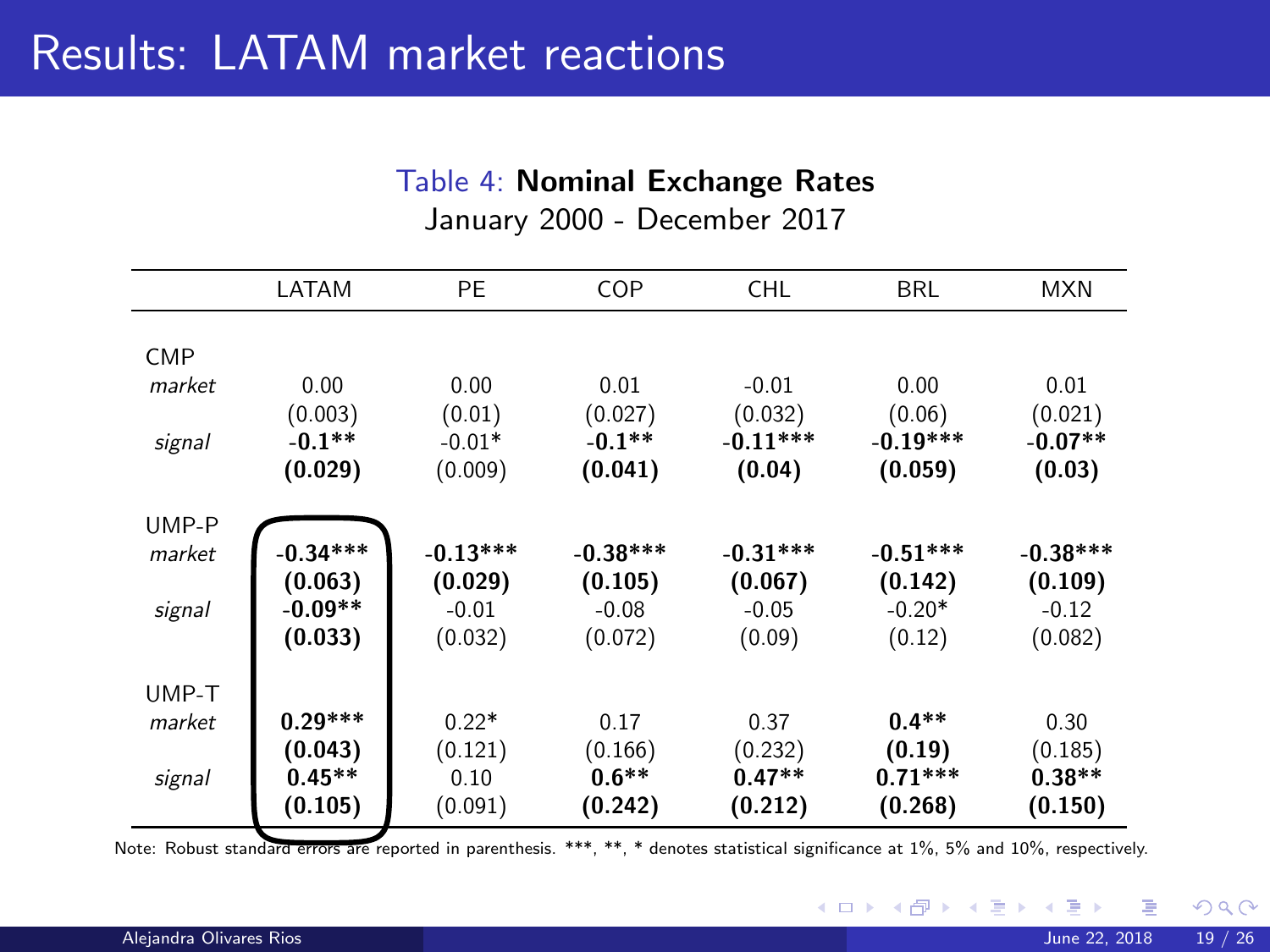#### Table 5: Sovereign Bond Yields

March 2006 - December 2017

|            | LATAM    | PE.      | COP        | <b>CHL</b> | BRL        | <b>MXN</b> |
|------------|----------|----------|------------|------------|------------|------------|
|            |          |          |            |            |            |            |
| <b>CMP</b> |          |          |            |            |            |            |
| market     | 2.74     | 1.91     | $6.85*$    | $-0.09$    | 4.03       |            |
|            | (1.803)  | (1.94)   | (4.103)    | (0.126)    | (2.765)    |            |
| signal     | $-4.78$  | $-4.2$   | $-9.94$    | 0.09       | $-7.47***$ |            |
|            | (2.465)  | (3.132)  | (8.241)    | (0.113)    | (2.083)    |            |
| UMP-P      |          |          |            |            |            |            |
| market     | $-0.98$  | $-1.55$  | $-2.68***$ | $-0.29$    | $-0.23$    | $1.52*$    |
|            | (0.564)  | (1.057)  | (0.506)    | (0.253)    | (0.351)    | (0.872)    |
| signal     | $-0.27$  | $-0.62$  | $-0.67$    | $-0.03$    | $-0.06$    | 2.67       |
|            | (0.187)  | (0.583)  | (0.702)    | (0.286)    | (0.497)    | (1.713)    |
| UMP-T      |          |          |            |            |            |            |
| market     | $3.84**$ | $5.36**$ | $6.85*$    | 0.24       | $5.96**$   | $5.51**$   |
|            | (1.044)  | (2.607)  | (3.64)     | (0.399)    | (2.894)    | (2.389)    |
| signal     | 3.63     | 6.53     | 0.64       | $3.36**$   | $13.01***$ | $3.75***$  |
|            | (1.952)  | (5.557)  | (3.033)    | (1.585)    | (4.656)    | (1.656)    |

Note: Robust standard errors are reported in parenthesis. \*\*\*, \*\*, \* denotes statistical significance at 1%, 5% and 10%, respectively.

 $QQ$ 

**K ロ ト K 御 ト K 君 ト K 君**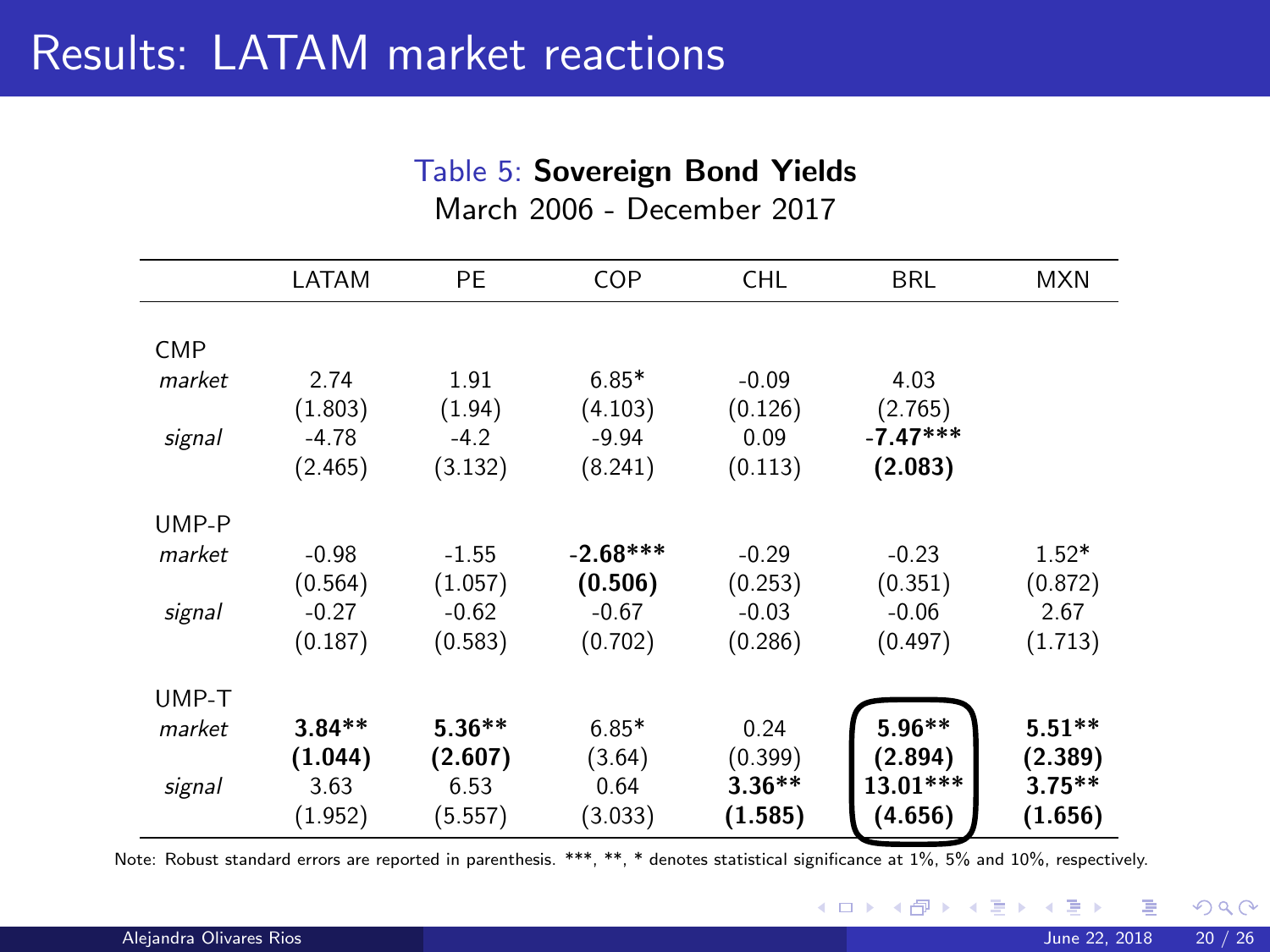#### Table 6: Dollar Denominated Bond Yields

|        | LATAM     | РE      | COP       | BRL       | <b>MXN</b> |
|--------|-----------|---------|-----------|-----------|------------|
|        |           |         |           |           |            |
| CMP    |           |         |           |           |            |
| market | $1.0***$  | 1.53    | $-0.18$   |           |            |
|        | (0.12)    | (1.286) | (1.521)   |           |            |
| signal | $-0.03$   | $-0.21$ | $-0.01$   |           |            |
|        | (0.093)   | (1.101) | (1.205)   |           |            |
| UMP-P  |           |         |           |           |            |
| market | $-0.83$   | 0.05    | $-1.91**$ | $-1.82**$ | $-2.11***$ |
|        | (0.541)   | (0.083) | (0.835)   | (0.7)     | (0.68)     |
| signal | $-0.37$   | 0.14    | $-1.42$   | $-2.75$   | $-2.23$    |
|        | (0.546)   | (0.174) | (0.983)   | (1.668)   | (1.491)    |
| UMP-T  |           |         |           |           |            |
| market | $4.21***$ | $5.0**$ | 4.99*     | $5.79**$  | $5.23**$   |
|        | (0.069)   | (2.187) | (2.606)   | (2.363)   | (2.136)    |
| signal | 1.27      | $2.74*$ | $2.82*$   | $6.28**$  | 1.65       |
|        | (0.794)   | (1.562) | (1.467)   | (2.679)   | (1.797)    |

January 2007 - December 2017

Note: Robust standard errors are reported in parenthesis. \*\*\*, \*\*, \* denotes statistical significance at 1%, 5% and 10%, respectively.

÷.

 $299$ 

**K ロ ト K 御 ト K 君 ト K 君**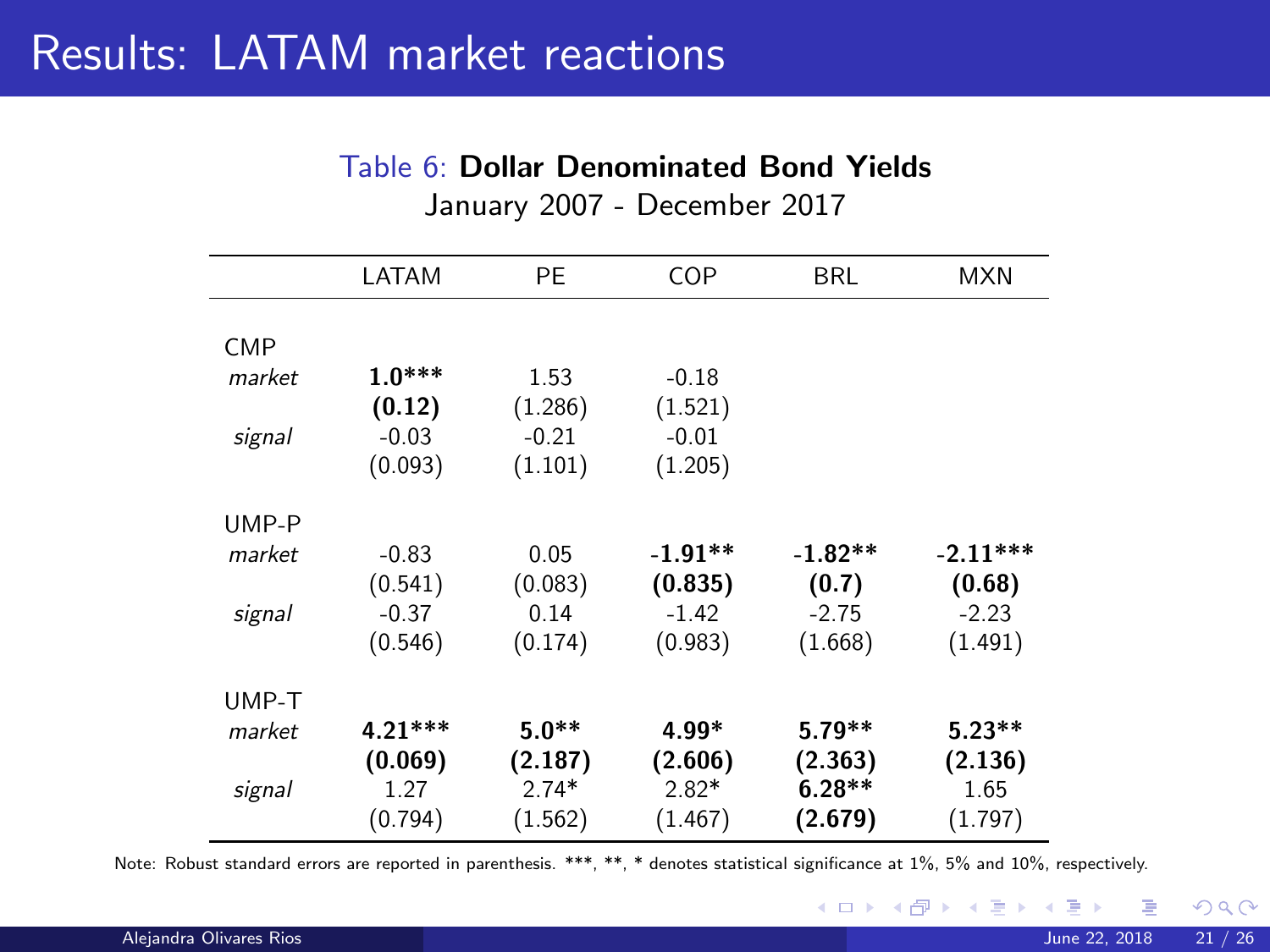#### Table 7: CDS 5 years

January 2005 - December 2017

|                                | LATAM                                          | PE                                           | COP                                           | <b>CHL</b>                                     | <b>BRL</b>                                    | <b>MXN</b>                                     |
|--------------------------------|------------------------------------------------|----------------------------------------------|-----------------------------------------------|------------------------------------------------|-----------------------------------------------|------------------------------------------------|
| <b>CMP</b><br>market<br>signal | $0.74***$<br>(0.091)<br>$-1.13***$<br>(0.047)  | 0.78<br>(0.546)<br>$-1.19**$<br>(0.48)       | $0.85*$<br>(0.485)<br>$-1.24**$<br>(0.518)    | 0.39<br>(0.281)<br>$-1.02***$<br>(0.339)       | 0.75<br>(0.548)<br>$-1.17**$<br>(0.543)       | $0.9**$<br>(0.421)<br>$-1.01***$<br>(0.364)    |
| UMP-P<br>market<br>signal      | $-1.38***$<br>(0.058)<br>$-0.88***$<br>(0.072) | $-1.48***$<br>(0.518)<br>$-0.8**$<br>(0.336) | $-1.28***$<br>(0.448)<br>$-0.67**$<br>(0.272) | $-1.21***$<br>(0.447)<br>$-1.08***$<br>(0.326) | $-1.5***$<br>(0.433)<br>$-0.84***$<br>(0.314) | $-1.43***$<br>(0.451)<br>$-0.98***$<br>(0.311) |
| UMP-T<br>market<br>signal      | $1.6***$<br>(0.101)<br>$1.26***$<br>(0.169)    | 1.42<br>(0.962)<br>0.85<br>(0.618)           | 1.65<br>(1.323)<br>1.07<br>(0.802)            | 1.35<br>(0.893)<br>$1.73**$<br>(0.827)         | $1.68*$<br>(1.007)<br>$1.59**$<br>(0.712)     | 1.92<br>(1.382)<br>1.08<br>(0.747)             |

Note: Robust standard errors are reported in parenthesis. \*\*\*, \*\*, \* denotes statistical significance at 1%, 5% and 10%, respectively.

 $299$ 

メロト メタト メミト メミ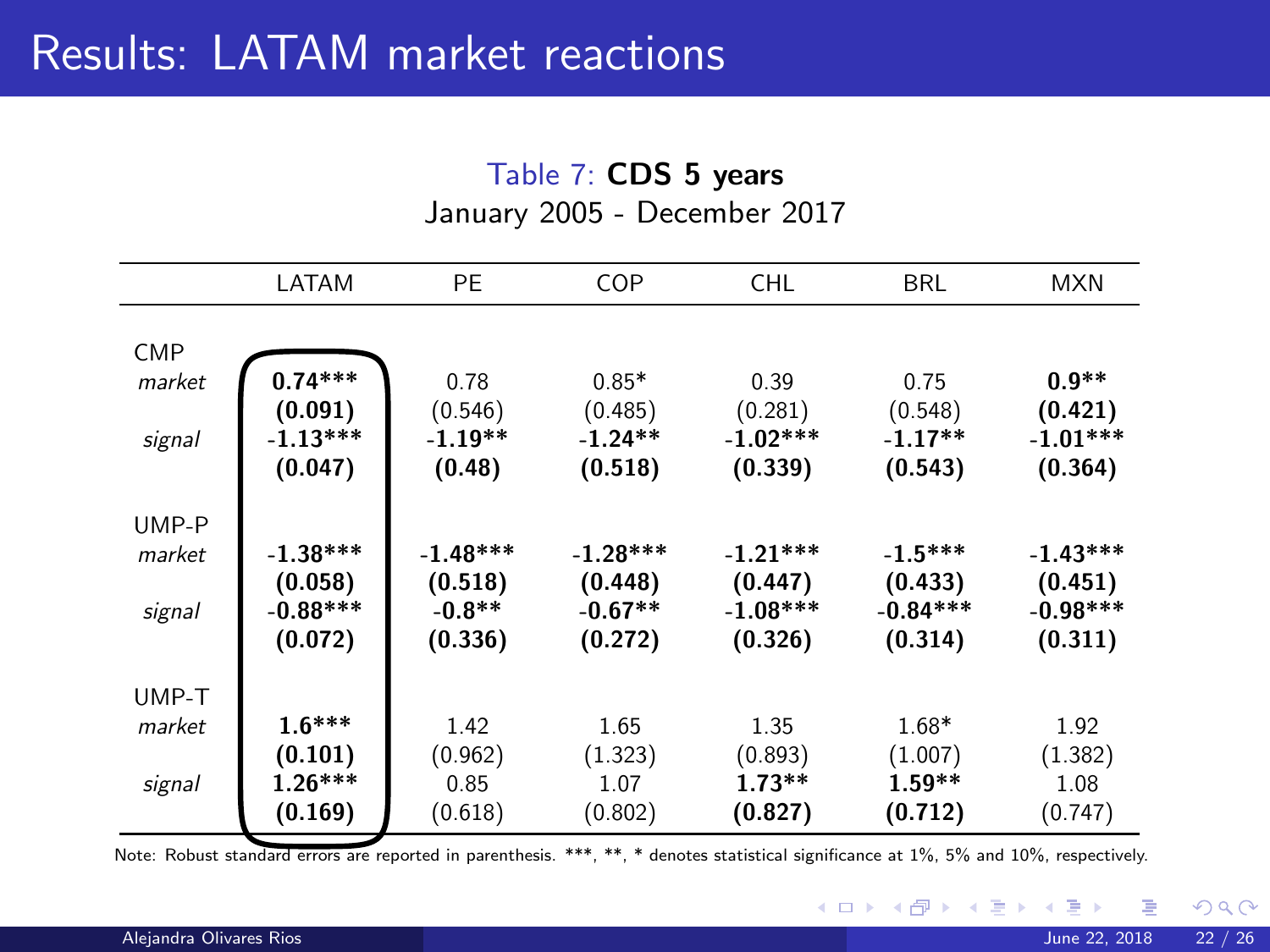### Results: Market reactions and country characteristics

|                                | Index      | Nominal<br>exchange rate | Bond yields | USD bond<br>vields | CDS         |
|--------------------------------|------------|--------------------------|-------------|--------------------|-------------|
|                                |            |                          |             |                    |             |
| <b>Macroeconomic Variables</b> |            |                          |             |                    |             |
| GDP growth                     |            |                          |             |                    |             |
| market                         | $-0.037**$ | $-0.002$ ***             | $-0.002$    | 0.004              | $-0.005***$ |
|                                | (0.01)     | (0.000)                  | (0.003)     | (0.002)            | (0.001)     |
| signal                         | 0.157      | $0.0001*$                | $-0.023***$ | $-0.009**$         | $0.004*$    |
|                                | (0.077)    | (0.000)                  | (0.003)     | (0.002)            | (0.001)     |
| Inflation                      |            |                          |             |                    |             |
| market                         | 0.104      |                          | $-0.011$    | $-0.011$           | $-0.022***$ |
|                                | (0.086)    |                          | (0.011)     | (0.009)            | (0.001)     |
| signal                         | 0.203      |                          | $0.012*$    | 0.012              | $0.002*$    |
|                                | (0.107)    |                          | (0.005)     | (0.01)             | (0.001)     |
| <b>Structural variables</b>    |            |                          |             |                    |             |
| Market Size                    |            |                          |             |                    |             |
| market                         | 0.215      | 0.001                    | 0.022       | $-0.063$           | $-0.153***$ |
|                                | (0.16)     | (0.002)                  | (0.041)     | (0.063)            | (0.007)     |
| signal                         | $-2.003*$  | $0.01**$                 | $0.079***$  | $0.171**$          | 0.012       |
|                                | (0.858)    | (0.002)                  | (0.016)     | (0.039)            | (0.015)     |
|                                |            |                          |             |                    |             |

#### Table 8: The Role of Country Characteristics I

Note: Robust standard errors are reported in parenthesis. \*\*\*, \*\*, \* denotes statistical significance at 1%, 5% and 10%, respectively.

 $\Omega$ 

**K ロ ト K 倒 ト K 差 ト K**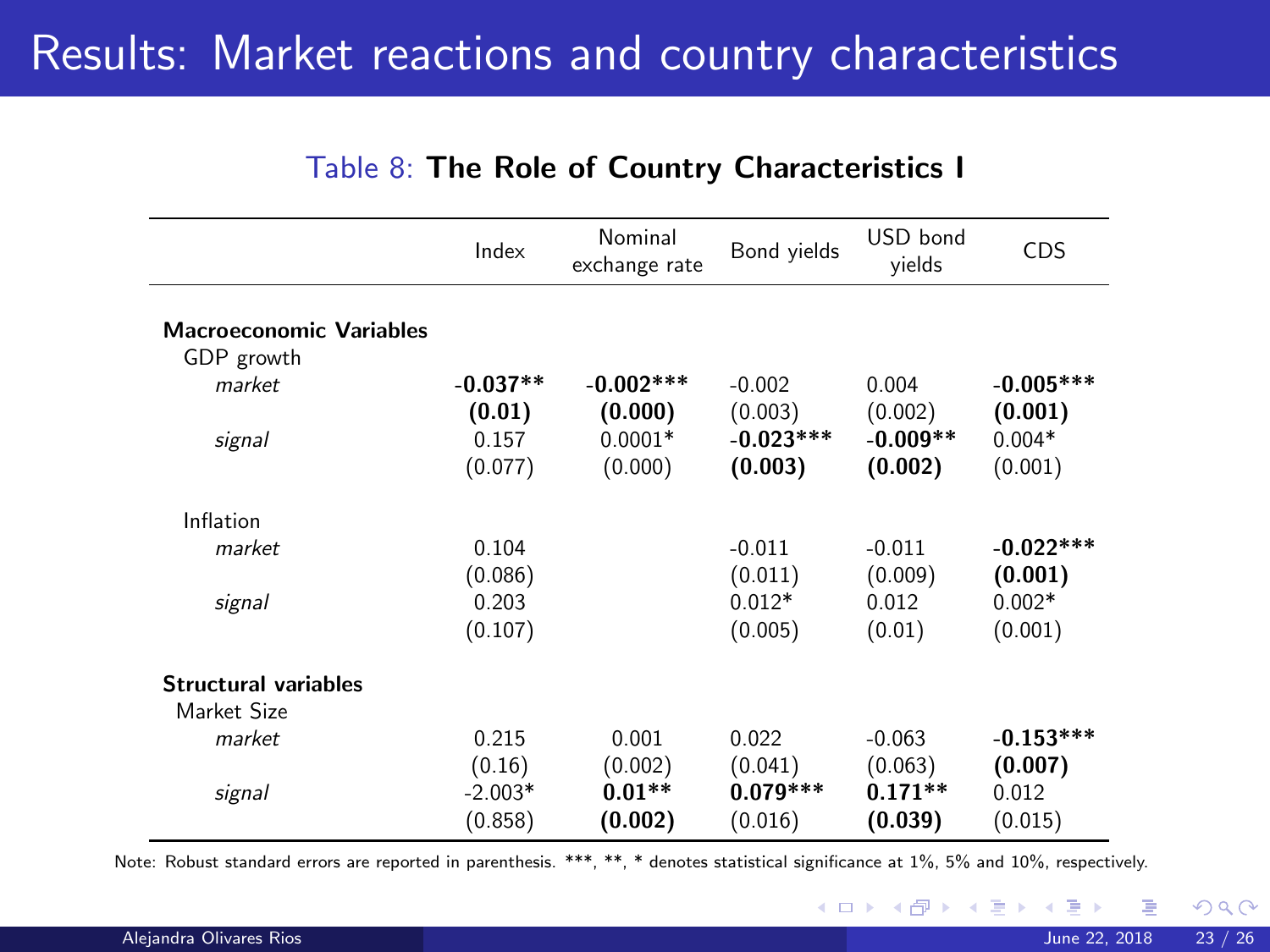### <span id="page-23-0"></span>Results: Market reactions and country characteristics

|                                         | Index                            | Nominal<br>exchange rate         | Bond yields                 | USD bond<br>vields             | <b>CDS</b>                      |
|-----------------------------------------|----------------------------------|----------------------------------|-----------------------------|--------------------------------|---------------------------------|
| <b>External variables</b><br>Debt Ratio |                                  |                                  |                             |                                |                                 |
| market                                  | 0.000<br>(0.000)                 |                                  | 0.001<br>(0.001)            | $0.003**$<br>(0.001)           | $0.0001*$<br>(0.000)            |
| signal                                  | 0.005<br>$-0.025$                |                                  | $0.001**$<br>(0.000)        | 0.001<br>(0.001)               | $0.001**$<br>(0.000)            |
| Current Account                         |                                  |                                  |                             |                                |                                 |
| market                                  | $-0.111**$                       | $-0.001$                         | $-0.004$                    | $-0.018**$                     | $-0.003***$                     |
| signal                                  | (0.025)<br>$0.241***$<br>(0.041) | (0.000)<br>$-0.002**$<br>(0.001) | (0.005)<br>0.002<br>(0.005) | (0.003)<br>$-0.009$<br>(0.009) | (0.000)<br>$0.003**$<br>(0.001) |
| Reserves                                |                                  |                                  |                             |                                |                                 |
| market                                  |                                  | $-0.014**$                       |                             | 0.180                          | $-0.021*$                       |
| signal                                  |                                  | (0.005)<br>$-0.065$<br>(0.036)   |                             | (0.112)<br>0.423<br>(0.218)    | (0.009)<br>0.012<br>(0.014)     |

#### Table 9: The Role of Country Characteristics II

Note: Robust standard errors are reported in parenthesis. \*\*\*, \*\*, \* denotes statistical significance at 1%, 5% and 10%, respectively.

 $\Omega$ 

**K ロ ト K 倒 ト K 差 ト K**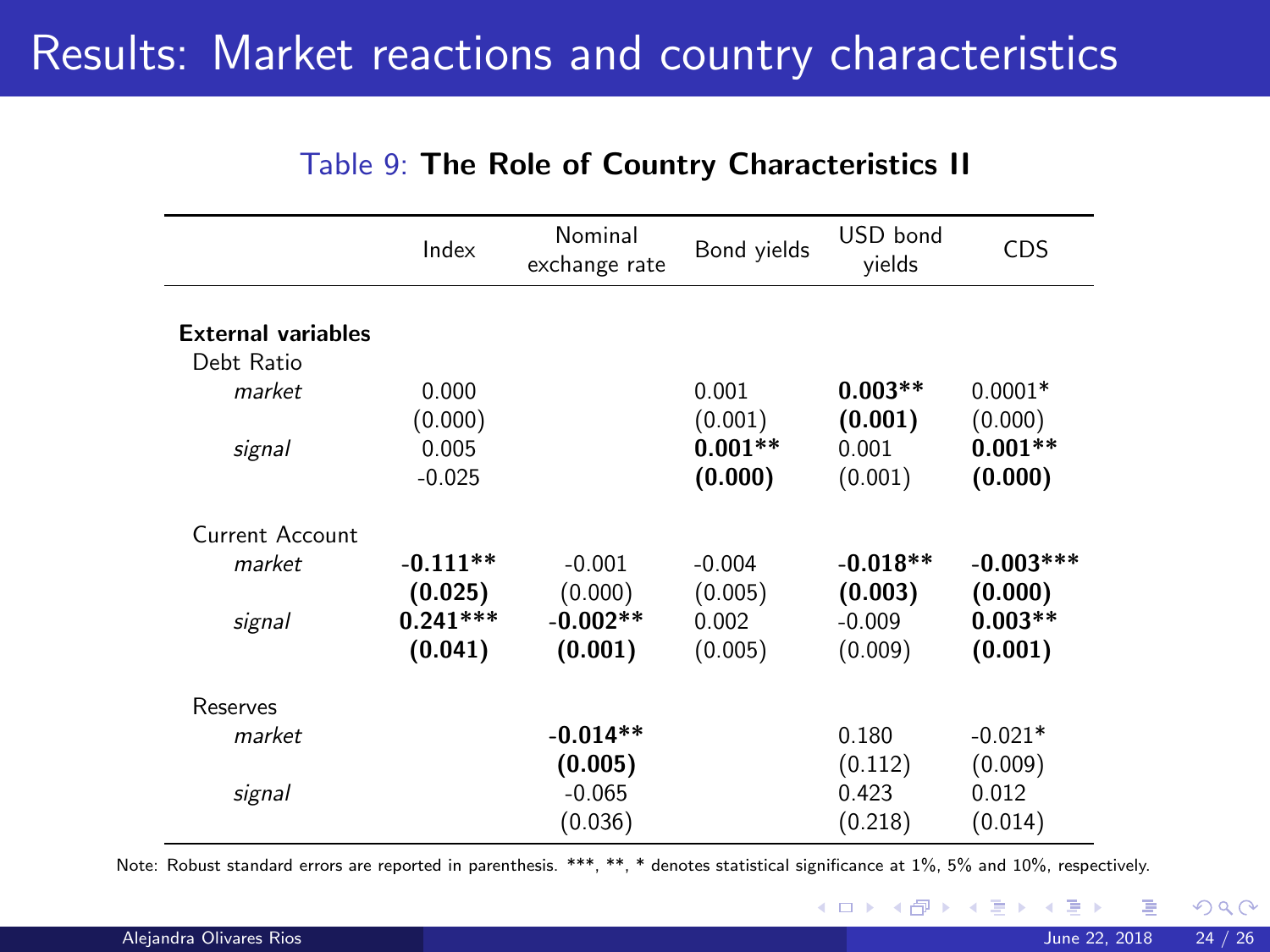### <span id="page-24-0"></span>**Results**

#### Table 10: Fed's Announcements and Local Central Banks Reactions: Brazil case

|                   | Equation 1 | Equation 2 |
|-------------------|------------|------------|
| CM <sub>P</sub>   |            |            |
| Local Policy rate |            | $-0.0001$  |
|                   |            | $(-7.383)$ |
| market factor     | 4.030      | 4.000      |
|                   | $(-2.765)$ | $(-2.730)$ |
| signal factor     | $-7.47***$ | 1.93       |
|                   | $(-2.083)$ | $(-1.926)$ |
| UMP-P             |            |            |
| Local Policy rate |            | 1.930      |
|                   |            | $(-1.920)$ |
| market factor     | $-0.230$   | $-0.163$   |
|                   | $(-0.351)$ | $(-0.433)$ |
| signal factor     | $-0.060$   | 0.000      |
|                   | $(-0.497)$ | $(-0.050)$ |
| UMP-T             |            |            |
| Local Policy rate |            | $5.34**$   |
|                   |            | $(-2.680)$ |
| market factor     | $5.96**$   | $5.63*$    |
|                   | $(-2.894)$ | $(-2.790)$ |
| signal factor     | 13.01***   | 13.43**    |
|                   | $(-0.747)$ | $(-4.722)$ |

Note: Robust standard errors are reported in parenthesis. \*\*\*, \*\* denotes statistical si[gnifi](#page-23-0)ca[nce](#page-25-0) [at](#page-23-0) [1%,](#page-24-0) [5](#page-25-0)[%](#page-14-0) [an](#page-15-0)[d 1](#page-24-0)[0](#page-25-0)[%,](#page-14-0) [res](#page-15-0)[pe](#page-24-0)[ct](#page-25-0)[ively.](#page-0-0)<br>- < E > < E > + + E + + E + + E + + E + + E + + E + + E + + E + + E + + E + + E + + E + +

 $\Omega$